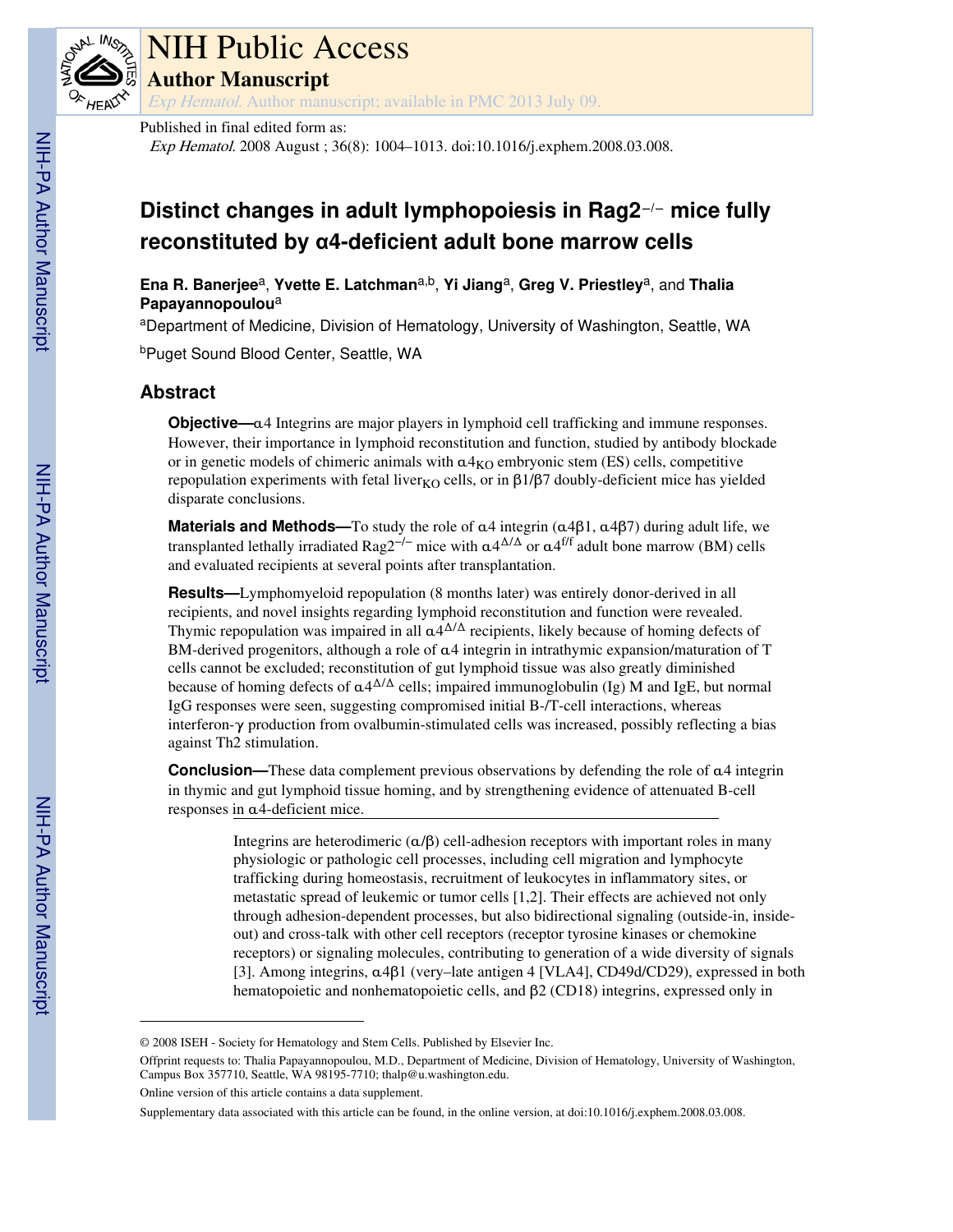hematopoietic cells, are major players in cell-migration events and lymphocyte trafficking. Circulating leukocytes are recruited to inflammatory tissues through interactions with tissue selective adhesion/migration cascades. α4β1 participates in all the classic three steps of the trafficking cascade (rolling/adhesion/migration), in contrast to many molecules participating only at specific steps in this cascade, and it can further augment cell migration by other integrins in a transdominant fashion [4,5].

Lymphocyte migration to secondary lymphoid tissues is necessary for maintaining immune defense and is regulated by multiple adhesion cascades controlled by shared participation of β1 and β2 integrins. Stromal cell networks in lymphoid tissues serve as guides directing or limiting the migration of T and B cells in and out of these tissues. Recently, there have been significant advances in defining the trafficking signals that control the movement of distinct subsets of immune cells in and out of specific tissue sites [6,7]. Thymus function and maintenance of its population relies on the continuous supply of bone marrow (BM)–derived lymphoid progenitors. Significant knowledge in dissecting the molecular cascades that dictate the thymic tropism of BM-derived progenitors, the characterization of progenitors endowed with thymic tropism, and the intra-thymic trafficking molecules responsible for intrathymic differentiation has recently been gained. Common lymphoid progenitors (CLP; Lin−/Sca1lo/IL-7Ra+]) can give rise to B, T, natural killer (NK), and dendritic cells, but these are not present in thymus and need to be differentiated further within BM before their emigration to thymus. In fact, it is the CLP-2 population (c-kit−/B220+/CD19−) that possesses thymic tropism and the latter is supported by both the lymphocyte functionassociated antigen-1 (CD11a/CD18) and α4 integrin with the participation of GTP-binding protein coupled receptor engagement [7]. Within the thymus, in addition to lymphocyte function– associated antigen-1 and α4β1, α5β1, CD44, and the CCL9/CCR25 chemokine pathway are working in concert for migration of developing thymocytes [7,8], whereas other molecules (i.e., S1P/S1PR) control egress from thymus [9]. Thus, maintenance of thymic population in the adult is dependent on the coordination of several events, i.e., generation of BM-derived progenitors endowed with thymic tropism; their proper emigration and homing to thymus; and their appropriate intrathymic development. Defects along any of these steps significantly impair thymic population.

Genetic studies with  $\alpha$ 4 null chimeric mice have uncovered an important role of  $\alpha$ 4 $\beta$ 1 integrin in lymphopoiesis and myelopoiesis with a severe defect in B-cell differentiation [10]. In addition, emigration of T-cell precursors from BM and their homing to thymus was inhibited in these mice, corroborating a large body of antibody blockade studies against α4 integrins or vascular cell-adhesion molecule (VCAM)-1 [11]. However, recent competitive transplantation experiments using fetal  $\alpha$ 4 null or  $\alpha$ 4<sup>+/+</sup> cells with adult BM  $\alpha$ <sup>+/+</sup> competitor cells, concluded that thymic repopulation was normal, but impairment in Peyer's Patches (PPs) re-constitution was seen like in the chimeras [12]. Further, in contrast to the evidence from α4 null chimeric mice, β1 integrin–induced deletion in adult hematopoietic cells proved not to be essential for hematopoiesis/lymphopoiesis and for lymphocyte trafficking with normal homing to lymph nodes and PPs [13]. Only a transient defect in thymic colonization and/or intrathymic differentiation of T cells was seen in these mice, but an impairment in immunoglobulin M (IgM) response was present [13]. Thus, there are great discrepancies in data obtained in different genetic models of α4 integrin deficiency, or in different experimental settings used, and data with antibody blockade have not been predictive of results obtained in models of genetic deficiencies.

We have previously described adult mice with conditional ablation of α4 integrin and studied its effects on hematopoiesis [14]. No gross hematopoietic defects were seen in our model, but a sustained alteration in biodistribution of progenitor and stem cells at homeostasis was seen and α4-ablated cells had a competitive disadvantage in long-term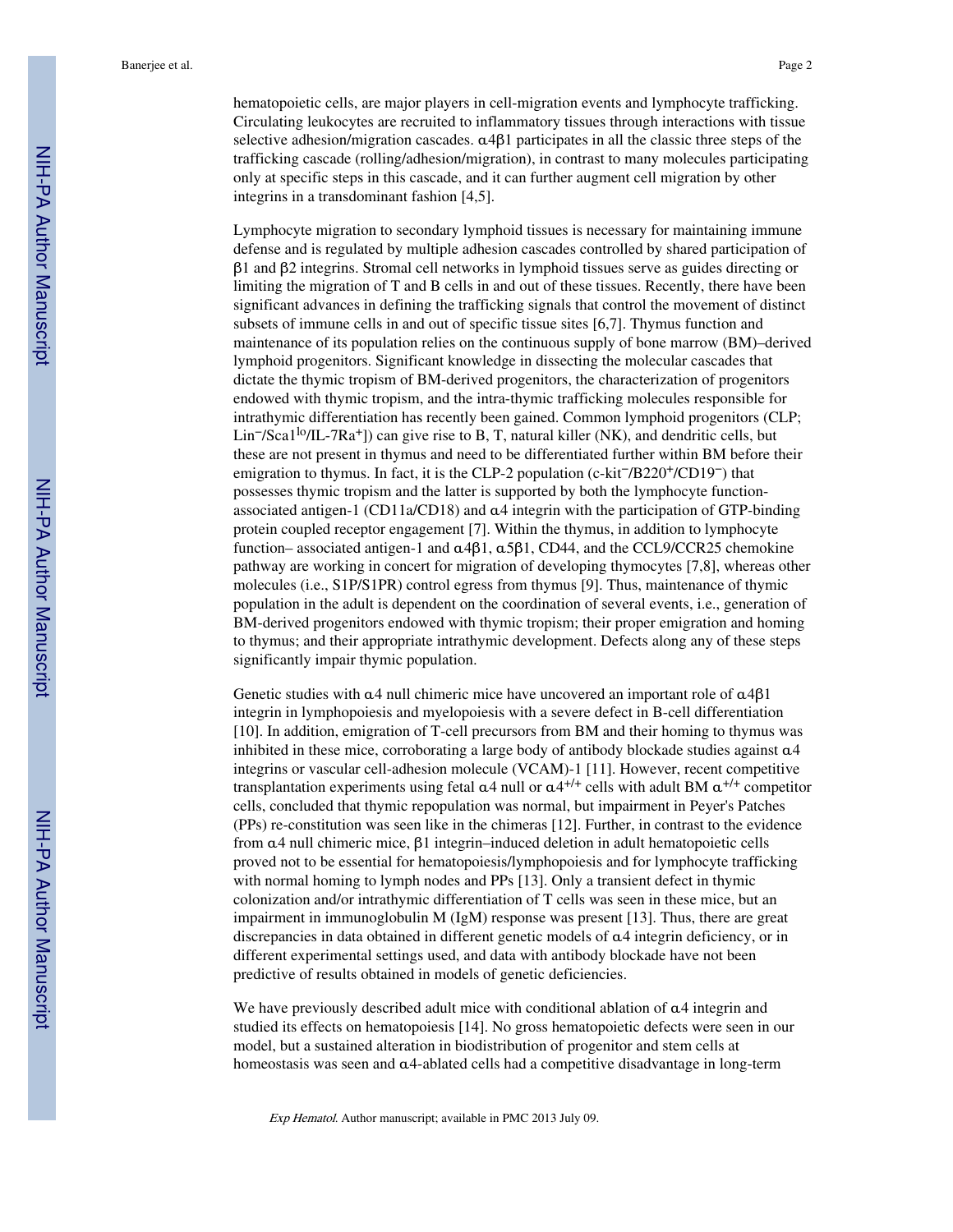hematopoietic repopulation [15]. However, no detailed studies on lymphopoiesis and lymphoid cell function were previously done in these mice. In the present studies, we transplanted α4-ablated BM cells from adult mice into lethally irradiated Rag2 null mice and made detailed observations in lymphoid organ repopulation and lymphocyte function in fully donor-reconstituted recipients. We have uncovered distinct defects in thymus reconstitution, in homing to gut lymphoid tissue, and in IgM-mediated responses. Similarities and differences with previously used models are discussed, with an attempt to reconcile divergence in outcomes and further our understanding of the role of α4 integrin in adult lymphopoiesis.

# **Materials and methods**

#### **Mice**

Generation of  $\alpha$ 4<sup>f/f</sup> and MxCre<sup>+</sup> $\alpha$ 4<sup>f/f</sup> mice [14], or Tie2Cre<sup>+</sup> $\alpha$ 4<sup> $\Delta/\Delta$ </sup> mice were previously described [16], Rag 2−/− (CD45.1) mice were from Taconic (Germantown, NY, USA). For transplantation experiments using these mice, single cell suspensions of  $5 \times 10^6$  donor BM cells in prewarmed Hanks Balanced Salt Solution were injected via tail veins into each of lethally irradiated (800 cGy) Rag2<sup>-/−</sup> recipients (n = 10/group). Recipient animals were studied 8 to 10 weeks and up to 8 months posttransplantation.

#### **Antibodies and fluorescein-activated cell-sorting (FACS) evaluation**

Nucleated cells from donor or recipient mice were analyzed using CellQuest software on a FACSCalibur (BD Immunocytometry Systems, San Jose, CA, USA). Antibodies and their clone numbers included CD3 (145-2C11), CD8 (53-6.7), CD25 (7D4), CD44 (KM114), CD28 (37.51), B220 (RA3-6B2), Gr-1 (RB6-8C5), and α4β7 (DATK32) purchased from BD Biosciences (San Diego, CA, USA); anti-α4 integrin (PS/2 from Southern Biotech, Birmingham, AL, USA), CD19 (ID3) from Serotec Ltd. (Raleigh, NC, USA), CD34 (RAM34) from Caltag/Invitrogen (Carlsbad, CA, USA) and CD62L (MEL-14) in addition to Mouse Regulatory T Cell Staining Kit (w/PE Foxp3 FJK-16s, fluorescein isothiocyanate CD4, allophycocyanin CD25) from eBioscience, San Diego, CA, USA). Irrelevant isotypematched antibodies (BD Biosciences) were used as controls.

#### **Preparation of tissues for cellularity and FACS evaluation**

BM, spleen, thymus, PPs, mesenteric lymph nodes (MLNs), cervical lymph nodes, axillary lymph nodes and inguinal lymph nodes were used for studies. The lymph nodes (LN) from the anatomical locations mentioned here were surgically removed and the sacs were gently teased using two bent syringe needles in Dulbecco's phosphate-buffered saline (PBS) with 0.1% bovine serum albumin (BSA) on ice. Thymus glands were gently rubbed between the rough surfaces of two histological slides until only a cell suspension remained. Single cell suspensions were made by gently pushing through narrow gauge needles once or twice and then debris or large-membrane particles from the sac removed by passing through 40-μm Nitex filter (Sefar America, Depew, NY, USA), centrifuged, then resuspended in fresh PBS plus 0.1% BSA. For PP cellularity assessment, the junction between the small and large intestines (segment of ∼2.5 cm) was surgically removed, gut contents removed, washed repeatedly, cut into small pieces, and digested with 0.1% collagenase Type I (Sigma Chemical Co., St. Louis, MO, USA) for 1 hour in a 37°C water bath with periodic vortexing. The resulting cell suspension was washed in PBS to remove the enzyme, filtered through a nylon mesh, and then resuspended in PBS plus 0.1% BSA for staining and evaluation by FACS. The subset distribution among CD45+ cells was determined. Cellularity was determined using a Particle Z cell counter from Beckman Coulter (Miami, FL, USA).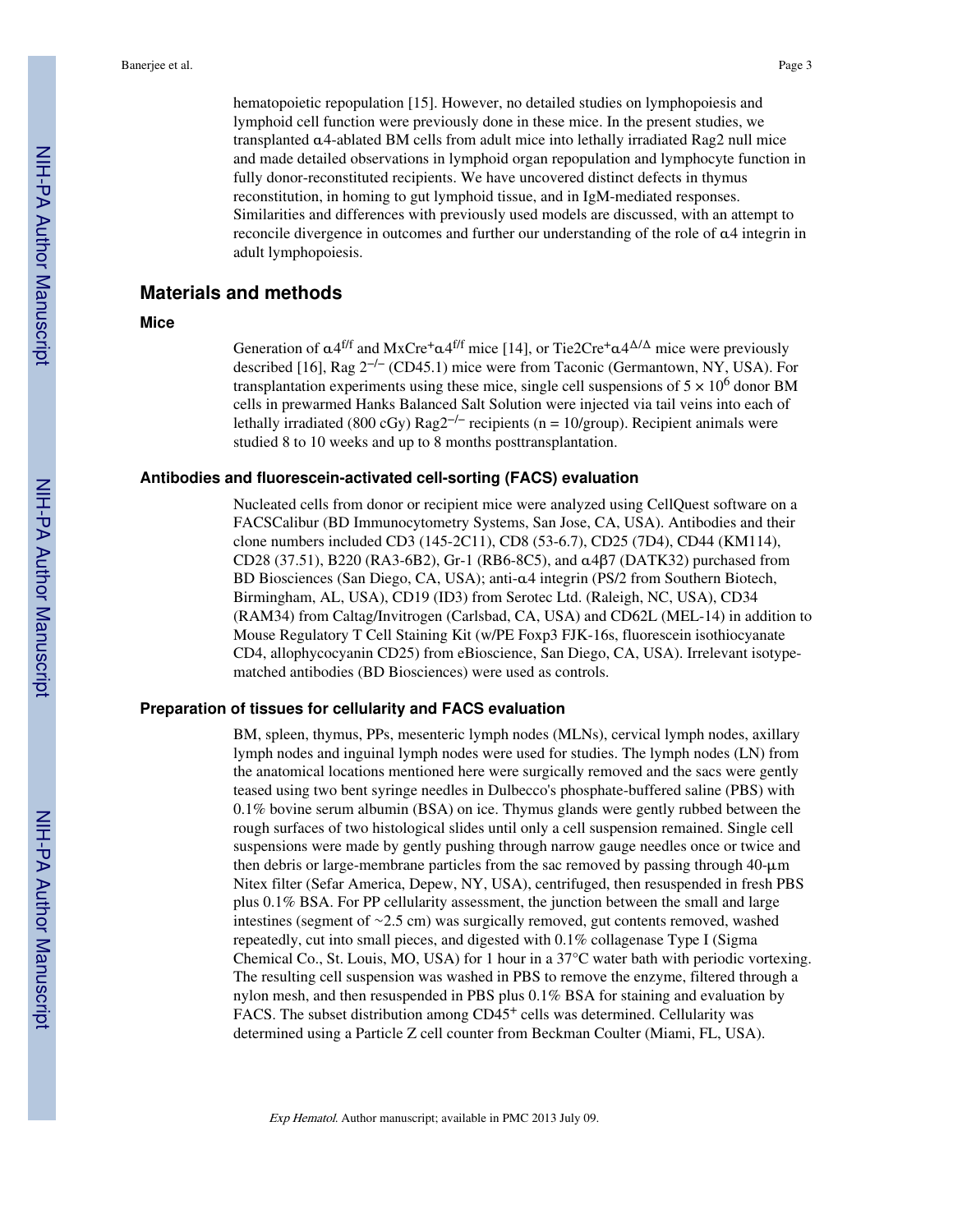#### **Immunohistochemistry**

Tissues for immunohistochemistry were processed as described previously [17].

#### **Immunization with trinitrophenyl ovalbumin (TNP-OVA)**

TNP-OVA (Biosearch Technologies, Novato, CA, USA) and incomplete Freud's adjuvant (Sigma Chemical Co.) were emulsified and injected (1:1 ratio)  $100/\mu g$  in  $100/\mu L$ subcutaneously in the back of each mouse. Mice were bled 7 and 14 days later and TNPantibody titers in serum were measured by enzyme-linked immunosorbent assay (Sigma Chemical Co.). Goat anti-mouse IgM-alkaline phosphatase (AP), IgG<sub>1</sub>-AP, IgG<sub>2a</sub>-AP, IgG<sub>3</sub>-AP and rat anti-mouse IgE-AP were used for detection of various antibody isotypes. Calculated endpoint titers represent the greatest dilution of plasma with a signal (optical density) of 10% of maximum [18].

#### **Proliferative responses and cytokine secretions by lymphoid cells**

Splenocytes were prepared from spleens and cell suspensions were treated with red cell lysis buffer (Tris-NH<sub>4</sub>Cl).  $CD4^+$  or  $CD8^+$  T cells were purified from splenocytes by positive selection magnetic-activated cell sorting (Miltenyi Biotec, Auburn, CA, USA) (>95% purity) and stimulated with anti-CD28  $(4 \mu g/mL)$  in the presence of various concentrations of anti-CD3 for 3 days. Antigen-presenting cells (APCs) were purified by Thy1.1 (Miltenyi Biotec) depletion using magnetic-activated cell sorting columns and were activated with various concentrations of lipopolysaccharide (Sigma) or anti-IgM (BD Biosciences). All cell cultures were performed in RPMI-1640 with proper supplements. To assay proliferation, cultures were pulsed with  $1 \mu$ Ci/well of tritiated thymidine (Perkin Elmer, formerly New England Nuclear, Waltham, MA, USA) for the last 6 hours of the 72-hour incubation period. To measure cytokines, aliquots of supernatants were harvested at 72 hours after initiation of cultures. Interleukin-4 (IL-4) and interferon-γ (IFN-γ) were analyzed by enzyme-linked immunosorbent assay using monoclonal antibodies and recombinant cytokine standards from eBioscience. Detection units were interleukin (IL)-4, 40 pg/mL and IFN- $\gamma$ , 100 pg/mL. Antigen-specific responses were detected using OVA-specific trangenic T-cells (OT-11) mice. CD4<sup>+</sup> OT-11 T cells and APCs were isolated as above. The  $1 \times 10^5$  OT-11 T cells were cultured with  $3 \times 10^5$   $\gamma$ -irradiated (3000 cGy) APCs and various concentrations of OVA323-339 peptide (Invitrogen). Proliferation and cytokine production was measured as mentioned previously.

#### **Results**

#### **Hemopoietic reconstitution by donor cells in Rag 2**−**/**− **recipients**

Because transplantation of nonirradiated Rag  $2^{-/-}$  mice leads to very low hematopoietic reconstitution and to a largely ineffective thymic repopulation by donor cells [19], we used lethally irradiated Rag 2−/− recipients in two independent experiments using 20 mice given either control ( $\alpha$ 4<sup>f/f</sup>, 10 mice) or  $\alpha$ 4-deficient ( $\alpha$ 4 $\Delta$ / $\Delta$ , 10 mice) donor BM cells. Expression of  $\alpha$ 4 in the donor population was >95% in the controls and <3% in the  $\alpha$ 4 $\Delta/\Delta$  BM cells. A total of  $5 \times 10^6$  donor cells were transplanted by tail-vein injection within 3 to 4 hours after irradiation in the recipient mice. To assess reconstitution by donor cells, we tested recipient mice from 8 to 34 weeks posttransplantation. Of the 10 recipients given  $\alpha$ 4 $\Delta/\Delta$  cells, 1 died at 5 days and 1 at 119 days posttransplantation (with BM hypoplasia). When mice were tested at 8 to 10 weeks posttransplantation the cohort of Rag  $2^{-/-}$  recipients given  $\alpha$ 4<sup>+/+</sup> cells was completely reconstituted by donor cells (CD45.2+ cells), whereas among recipients of  $\alpha$ 4<sup> $\Delta/\Delta$ </sup> cells there were >7% residual host cells  $\alpha$ 4<sup>+</sup> (CD45.1<sup>+</sup>) compared to 2% in control recipients (Fig. 1 and Table 1). These data of somewhat delayed reconstitution by  $\alpha$ 4deficient cells are consistent with homing and reconstitution defects seen previously in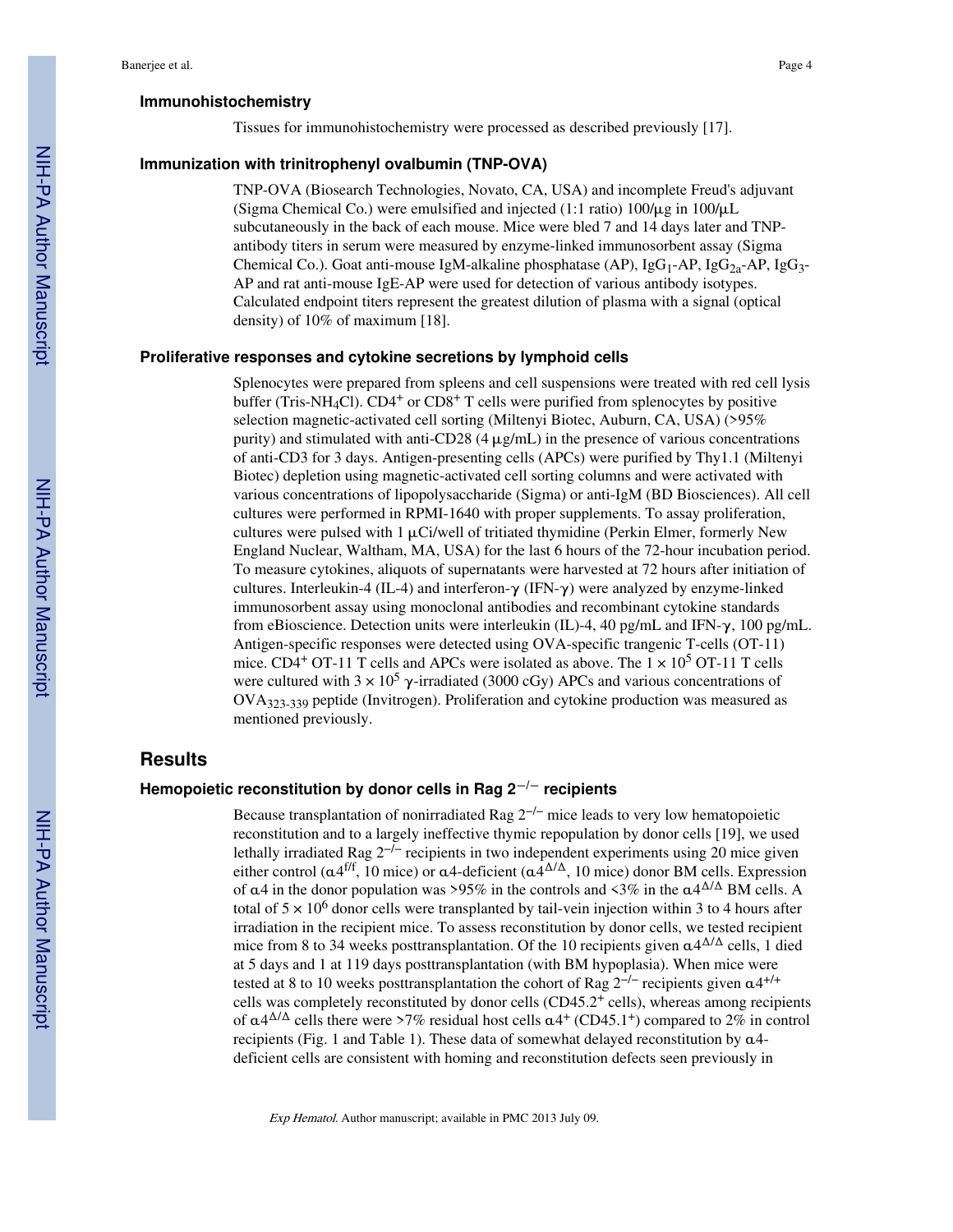transplantation experiments with α4-deficient donor cells [14]. At 6 months, half of the recipient mice of either donor cells were sacrificed to study cellularity and differentiation parameters in all hemopoietic organs. Data from BM, peripheral blood (PB), and spleen are presented in Figure 2A. In all these tissues, there was similar to increased cellularity in the recipients of  $\alpha$ 4<sup> $\Delta/\Delta$ </sup> cells compared to the control group. Comparable data were obtained when the rest of recipient mice were sacrificed at 8 months posttransplantation, suggesting that this pattern is stably maintained long-term (Fig. 2B). The complete donor cell reconstitution for each cohort was confirmed not only by replacement posttransplantation by CD45.2 (donor) cells, but also by the level of  $\alpha$ 4 positivity in Gr-1<sup>+</sup> cells in recipients of α4<sup>f/f</sup> vs α4<sup>Δ/Δ</sup> donor cells (BM α4<sup>+</sup>, 86.8% vs 0.88%; PB, 89% vs 3.3%; spleen, 78.8% vs 15.35% cells, respectively). Presence of differentiated erythro/myeloid cells (Gr-1+, TER119+, Mac-1) in all these tissues was not significantly different between the two groups; however, differences were seen in the proportion of lymphoid cells. For example, there were decreased proportions of B220<sup>+</sup> cells in the BM of  $\alpha$ 4<sup> $\Delta/\Delta$ </sup> compared to  $\alpha$ 4<sup>f/f</sup> repopulated mice (19.5% vs 25.0%, respectively). Among B-cell subsets, pro B (B220+/CD34−) and especially mature B cells (B220+/CD19+ or IgM+) were significantly decreased in BM of  $\alpha$ 4<sup> $\Delta/\Delta$ </sup> recipients (Table 2A). In PB the opposite was seen, with all B220<sup>+</sup> cells being increased, especially the early types (B220+/CD19−, or B220+/CD34+) in the recipients of  $\alpha$ 4<sup> $\Delta/\Delta$ </sup> cells. Total T cells in BM were increased, but the proportion of activated T cells (CD4+ CD25+ regulatory cells, CD3+CD44+-activated T cells) was diminished (the former from 50.5% in  $\alpha$ 4<sup>f/f</sup> vs 10.4% in  $\alpha$ 4<sup> $\Delta/\Delta$ </sup> and the latter from 85.6% in  $\alpha$ 4<sup>f/f</sup> to 20.5% in  $\alpha 4^{\Delta/\Delta}$ ).

In addition to cell numbers we tested progenitor cells colony forming unit-culture (CFU-C) in all these tissues in the same recipients. Like the increased cellularity, a significant increase in progenitor content was found, especially in spleen and in peripheral blood (Fig. 3). The increase in progenitors concerned all subtypes (burst-forming unit erythroid, CFU granulocyte-macrophage, and CFU granulocyte-erythrocyte-megakaryocyte-monocyte, data not shown). It is of interest that the above quantitative changes in Rag 2<sup>−/−</sup> recipients of cells were similar to those we previously described for donor  $\alpha 4^{\Delta/\Delta}$  mice [14], including increased numbers of B cells in circulation, although mature B cells (IgM<sup>+</sup>) were much less represented. These data do suggest, that for this phenotype exemplified by changes in progenitor biodistribution and early release of B cells in circulation, the absence of α4 only in hematopoietic cells is necessary and sufficient [16].

## **Repopulation of lymphoid organs with α4 <sup>Δ</sup>/Δ donor cells**

Having documented that the Rag  $2^{-/-}$  recipients were fully reconstituted by donor (CD45.2) cells, we next assessed the repopulation status of several lymphoid tissues. We tested thymus, peripheral lymph nodes (inguinal, axillary, and cervical) and gut lymphoid tissues, i.e., PPs and MLNs.

#### **Thymus**

Repopulation of thymus was significantly impaired in Rag  $2^{-/-}$  recipients of  $\alpha 4^{\Delta/\Delta}$  cells, compared to those that received  $\alpha$ 4<sup>f/f</sup> donor cells (Figs. 2A and B). A decrease in total cellularity (by 43% at 6 months) was again demonstrable at 8 months (Fig. 2B) posttransplantation, indicating no restorative evidence with time posttransplantation. To test whether the decrease in cellularity concerned only certain subsets of lymphoid cells vs all cell types, we carried out FACS analyses using several lymphoid-specific markers with differential expression at different stages of activation or differentiation. These data are presented in Figure 4 and Table 2B. Double-positive (DP, CD4+/CD8+) population was the predominant one in Rag2<sup>-/−</sup> recipients of  $\alpha$ 4<sup> $\Delta/\Delta$ </sup> or  $\alpha$ 4<sup>f/f</sup> donor cells. The CD4:CD8 ratio greatly favored the CD4 population (∼8:1). Thus, the data in Figures 2 and 4 and Table 2B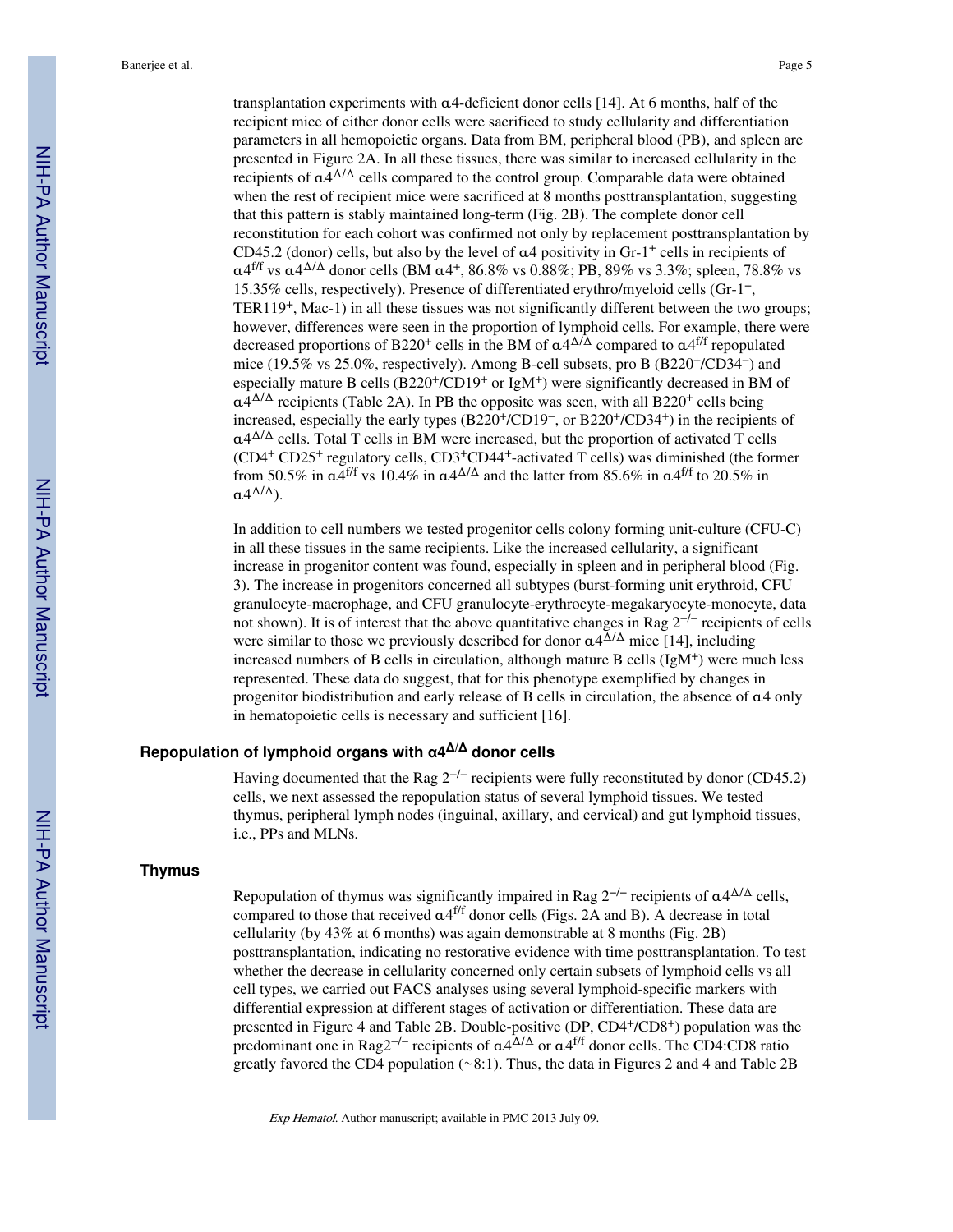suggest that the total repopulation of thymus was impaired, likely because of impaired migration of BM-derived progenitors to thymus, although their subsequent maturation (to DP) was not grossly impaired in the absence of  $\alpha$ 4 integrins. However, it is notable that CD8+ cells were at very low levels in thymus and lower than controls, in contrast to levels in PB (∼ 1.9:1, Table 2).

#### **Peripheral lymph nodes**

Cellularity in cervical, axillary, and inguinal lymph nodes was similar to controls (i.e., recipients of α4<sup>f/f</sup> donor cells). Detailed evaluation of subset distribution showed that there were modestly decreased proportions of mature B cells (B220<sup>+</sup>IgM<sup>+</sup>) in all LNs tested, or decreased proportions of activated T cells (CD3+/CD25+, CD3+/CD44+), but their absolute numbers were not significantly different from control groups (Table 2A). There was a tendency for preferential migration of CD45RC−/CD4+ (memory) cells to lymph nodes, whereas CD45RC<sup>+</sup>/CD4<sup>+</sup> (naive) cells instead preferentially migrated to spleen and thymus in  $\alpha$ 4 $\Delta/\Delta$  recipients. In spleen, as noted above, the cellularity, especially of red pulp, was significantly increased (Fig. 2) and concerned all developmental stages of B cells and of total T cells (Table 2A). The picture of T- and B-cell distribution in spleen is more in line with what is present in PB, and contrasts that of BM (Table 2A) described above most likely because of longer retention and maturation of these cells in the splenic environment compared to BM.  $CD40<sup>+</sup>$  (dendritic cells) were lower in all organs except the spleen, where the proportion, but not the total number, was low (data not shown).

#### **PPs and MLNs**

In Rag<sup>-/−</sup> recipients of α4<sup>Δ/Δ</sup> cells both at 6 and 8 months posttransplantation, there was a significant reduction in cell numbers recovered from these tissues compared to controls (about 17-fold in PPs, 67% less in MLNs) (Fig. 2). All subsets of B and T cells (Table 2A) were severely reduced in PPs and MLNs repopulated by  $\alpha$ 4<sup>Δ/Δ</sup> cells. The CD4:CD8 ratio in PPs favored a CD4+ profile, as seen in thymus. These data, like the ones in thymus, suggest significant homing impairment of all  $\alpha$ 4<sup> $\Delta/\Delta$ </sup> cells (Table 2A) to these tissues.

#### **Functional status of α4-deficient lymphoid cells B cells**

To test the ability of α4-deficient B cells for antibody production, recipient mice were injected with TNP-OVA (intraperitoneally) and antibody titers were tested 7 and 14 days later. Determination of TNP-OVA-specific endpoint titers showed a significant reduction of titers for IgM (endpoint titers 1/2269.167 vs 1/858.199 in  $\alpha$ 4 $\Delta$ ) and IgE (titers: 1/8248.8 vs 1/1187.127 in  $\alpha$ 4 $\Delta/\Delta$ ) in  $\alpha$ 4 $\Delta/\Delta$  recipients' sera, but no significant differences in IgG<sub>1</sub> and IgG<sub>3</sub> from  $\alpha$ 4<sup>f/f</sup> recipient's sera (Fig. 5A). This impairment in IgM response suggests that α4-integrin–dependent signals are necessary for the initial B-cell activation and IgM secretion. Because IgG<sub>1</sub> and IgG<sub>3</sub>, or total IgG levels were not impaired, the data suggest no global defect in immune response or in Ig class switch. Further in vitro testing of B-cell proliferation supports this notion. Indeed, there was no defect in the in vitro activation of α4-deficient APCs (CD19+/CD3−) in the presence of increasing concentrations of lipopolysaccharide or anti-IgM (data not shown). In addition, there was no defect in activation and cytokine production by OT-II T cells  $(a4^+)$  when OVA peptide was presented by  $\alpha$ 4<sup> $\Delta/\Delta$ </sup> APCs as compared to  $\alpha$ <sup>4f/f</sup> APCs (data not shown).

**T cells—**The proliferative response of purified CD4<sup>+</sup> or CD8<sup>+</sup> or total splenocytes from α4 <sup>Δ</sup>/Δ recipients was assessed by measuring proliferation in the presence of anti-CD3 and anti-CD28, or irradiated syngeneic APCs (for costimulation). Using both modalities we identified no differences in proliferation of purified CD4+, CD8+, or total splenocytes between the α4-deficient or control test population. Also, no differences were seen after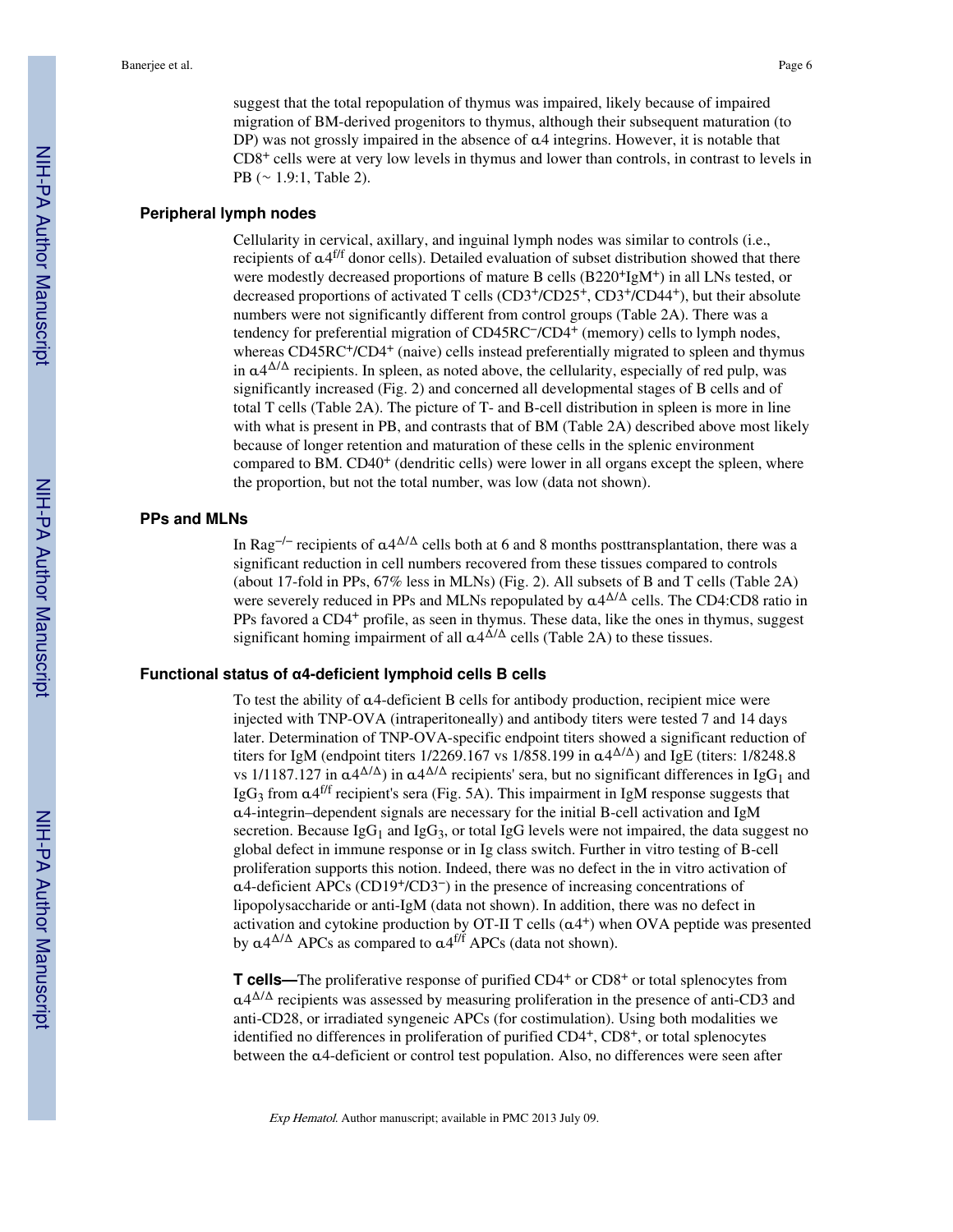phorbol myristate acetate or Ionomycin stimulation (data not shown). To test whether secretion of cytokines by stimulated cells was normal, we measured under both costimulatory conditions (i.e., CD28 or irradiated APCs) the secretion of IFN- $\gamma$ , IL-2, IL-4, and IL-10. We found significantly decreased levels of IFN- $\gamma$  by freshly isolated  $\alpha$ 4deficient CD4+ T cells (Fig. 5B, left panel). There were low to undetectable levels of IL-2, IL-4, and IL-10 in these cultures stimulated with anti-CD3 and anti-CD28. To investigate whether the reduced IFN- $\gamma$  production was due to an intrinsic defect of  $\alpha 4^{\Delta/\Delta}$  CD4<sup>+</sup> T cells, CD4<sup>+</sup>CD25<sup>-</sup> (naïve) cells were sorted from  $\alpha$ 4<sup> $\Delta/\Delta$ </sup> spleens and activated with anti-CD3 and anti-CD28 under Th1 (+IFN-γ) and Th2 (+IL-4) polarizing conditions. The percentage of  $\alpha$ 4<sup> $\Delta/\Delta$ </sup> naïve CD4<sup>+</sup> T cells producing IFN- $\gamma$  under Th1-polarizing conditions was similar to control CD4+ T cells (Fig. 5C). In addition, the percentage of IL-4–producing cells under Th2 conditions was comparable. Similar results were seen when CD4+CD62L+ or negative cells were sorted and activated with anti-CD3 and anti-CD28 (data not shown). This indicates there is no inherent defect by naïve  $\alpha 4^{\Delta/\Delta}$  CD4 cells to produce IFN- $\gamma$ . To test whether  $\alpha$ 4<sup> $\Delta/\Delta$ </sup> can also mount a good response after in vivo stimulation, we immunized mice with OVA (7 days previously) and restimulated with anti-CD3 + anti-CD28 or OVA. As seen in Figure 5B, in contrast to the response of naïve α4-deficient T cells, the OVAactivated  $\alpha$ 4-deficient T cells produced higher than control levels of IFN- $\gamma$  in two independent experiments when restimulated with anti-CD3 + anti-CD28 (Fig. 5B, middle panel). Similar results were also seen when splenocytes from mice immunized with OVA were restimulated with OVA (Fig. 5B, right panel). These data may indicate that more antigen-specific cells were maintained in the spleens of  $\alpha 4^{\Delta/\Delta}$  mice, as the proliferative response to OVA was also increased (data not shown and [20]). However, further studies are needed to secure this point. Although not tested in Rag 2<sup>-/−</sup> recipients, we demonstrated no differences in the proportion of T regulatory (Tregs,  $CD4+CD25+$ , FoxP3<sup>+</sup>) cells in donor  $\alpha$ 4-ablated mice, both at young (4 months old), and old (16 months) age (Suppl. Fig. 2).

# **Discussion**

In the present studies, in contrast to previous observations using anti-VLA4 monoclonal antibodies [21] or transplant experiments of mixed chimeras with embryonic stem (ES) cells or fetal cells [10,12,22], we assessed lymphomyeloid hematopoietic reconstitution in lethally irradiated Rag 2<sup>-/-</sup> recipients transplanted with adult BM  $\alpha$ 4-deficient ( $\alpha$ 4<sup> $\Delta$ </sup>) donor cells. As the phenotype of transplanted animals may be different in the presence of normal host cells [22] or with normal competitor cells [12] because of paracrine or other undefined effects of normal companion cells, meaningful comparisons to the phenotype of donor animals were not feasible in previous studies.

The complete reconstitution of hematopoiesis by α4-deficient BM donor in our Rag2<sup>−/−</sup> recipients had similar general features to that achieved in other recipients of adult α4 deficient cells [14]. These data reinforce our previous conclusions, that the cellular composition and the premature, ongoing release of progenitors from BM to blood are dictated by the absence of α4 integrin in hematopoietic cells, with no demonstrable contribution by α4-deficient microenvironmental cells [16]. Reconstitution of lymphoid organs in the recipients of  $\alpha$ 4 $\Delta/\Delta$  cells and comparison to data in  $\alpha$ 4-ablated donor mice several months postablation were not studied previously. Such an evaluation in the present study revealed a constellation of novel, insightful findings with both similarities and differences from other relevant models, i.e., chimeras with  $a4<sub>KO</sub>$  ES cells, or competitive repopulation experiments using fetal liver  $\alpha$ 4<sub>KO</sub> cells [12,22].

Repopulation of adult thymus was thought to be dependent on ongoing colonization by BMderived progenitors [6,7]. Consistent with this view was the finding of atrophic thymi postnatally in the chimeras with  $\alpha$ <sup>4</sup><sub>KO</sub> cells [22]. Because general hematopoiesis was not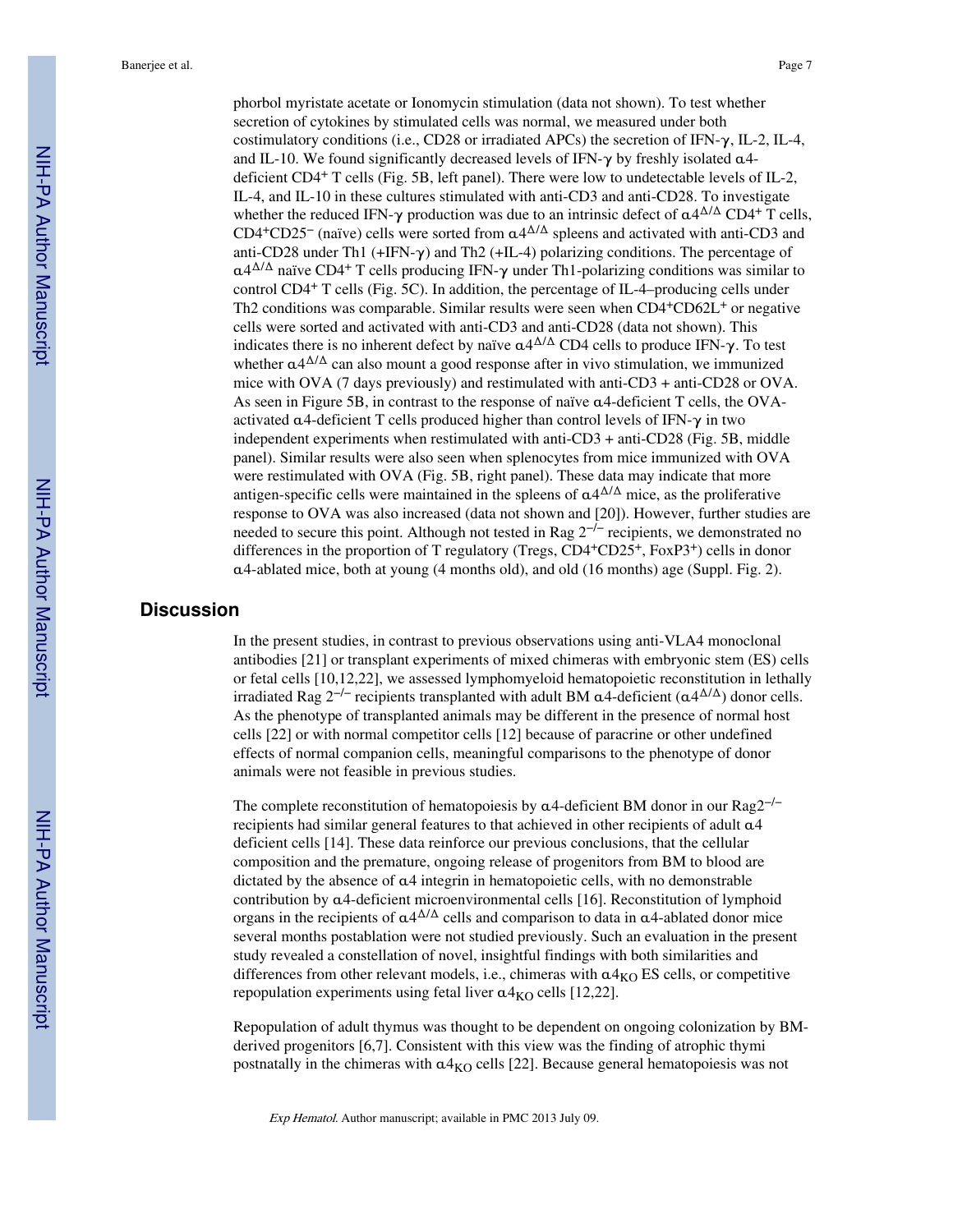contributed by  $\alpha$ 4<sub>KO</sub> ES cells beyond the first month of postnatal life in these chimeric studies [23], the thymic homing competency of the BM-derived progenitors could not be tested in this model. Subsequent transplantation studies of feta liver  $\alpha$ 4<sub>KO</sub> cells suggested no significant defects in thymic repopulation of the recipient mice [12]. However, only partial hematopoietic reconstitution was present in these mixed chimeras and absolute thymic cellularity was not presented. Our data showed decreased cellularity of thymus up to 8 months posttransplantation in the Rag  $2^{-/-}$  recipients of  $\alpha$ 4-deficient cells. Subset analysis suggested that the thymic hypocellularity was likely due to impaired homing of thymic progenitors and less so to their subsequent intrathymic development, as the profiles of double-negative, double-positive, and, single positive were not significantly different between  $\alpha$ 4<sup>f/f</sup> vs  $\alpha$ 4 $\Delta$ / $\Delta$  recipients (Fig. 4). Recent studies indicate that homing to thymus is accomplished through preferential migration of the CLP-2 population, which coexpresses Pselectin glycoprotein ligand-1,  $\alpha$ 4β1, and  $\alpha$ Lβ2 integrins and interacts with their respective ligands on thymic endothelial cells [7,24]. This interaction, as well as the correct localization of homed cells in thymic cortex, is enforced by chemoattractant CCL25 expressed mainly in cortex and its receptor (CCR9) on CLP-2 cells. CCR9 is coexpressed with  $\alpha$ 4 $\beta$ 1 in the latter cells and is required for homing, but had no effect on their subsequent T-cell development [25]. The latter appeared to be dependent on another chemokine, CXCL12, which did not affect thymic homing, but had a critical role in expansion and differentiation of thymocytes after their homing to thymus [26,27]. However, in other studies, pertussis toxin treatment of cells reduced the homing of CLP-2 to thymus partially, but had no effect on CLP-2 homing to BM [7]. Because thymic homing can be subserved by P-selectin glycoprotein ligand-1 or αLβ2 as indicated by these previous studies, it may not be surprising that the homing defects of thymic progenitors were partial in the absence of  $\alpha$ 4β1 alone, or after ablation of β1 postengraftment [2], although in the latter case only transient impairment in thymic repopulation was seen and some homing to thymus might have preceded their β1 ablation, which was initiated post–full engraftment. As the total numbers of DP and single positive cells were decreased in thymus of  $\alpha 4^{\Delta/\Delta}$ recipients, additional effects on their development cannot be excluded. In line with this view are antibody data implicating VLA4 in trafficking between cortex and medulla [28], thereby suggesting a non-redundant role of α4β1 integrin for intrathymic expansion/maturation of thymic progenitors [8]. Such an outcome also advocated involvement of the CXCL12/ CXCR4 pathway for the intrathymic traffic and correct localization of progenitor cells for their further maturation [27]. It is of note that expansion of T cells in both fetal and adult thymi was reduced in CXCL12/CXCR4 $_{KOS}$ [26], like in our studies. Thus, on the strength of these data, one could conclude that cooperation between the two pathways likely through inside-out signaling affecting  $\alpha$ 4β1, may be operative in this process. It is important to emphasize that the effect of α4β1, CXCL12, or αLβ2 by antibody blockade [7], like the present data, was partial, suggesting additional alternative pathways. The presence of only a very small population of CD8+ cells in the reconstituted thymus, in contrast to the normal CD4:CD8 ratio in blood is of interest. It is unlikely that it is due to the inability of  $CD8^+$   $\alpha$ 4deficient cells to reenter thymus [29], as this was also observed in thymi reconstituted with control cells. It was also seen previously in ES α4 null chimeras with Rag2−/− ES cells [22]. Whether some alterations in Rag2<sup>-/−</sup> micro-environments (stroma and endothelial elements [19,30,31] play a role is only speculative at present. Furthermore, the detailed molecular signaling of chemokine/integrin interactions in the thymus has not been fully explored, but efforts to elucidate such molecular pathways are underway [7].

Like the reduced repopulation of thymus, severely reduced cellularity was also seen in gut associated lymphoid cells, i.e., PPs and MLNs. As all lymphocyte subsets were similarly reduced in these tissues, the data implied a severe homing problem. A similar outcome was seen in the recipients of FL  $\alpha$ 4<sub>KO</sub> cells [12] and in all prior data with  $\alpha$ 4 $\beta$ <sub>1</sub> antibody blockade [32,33]. Of interest, anti–VCAM-1 [34] did not block homing to PP, unless αLβ2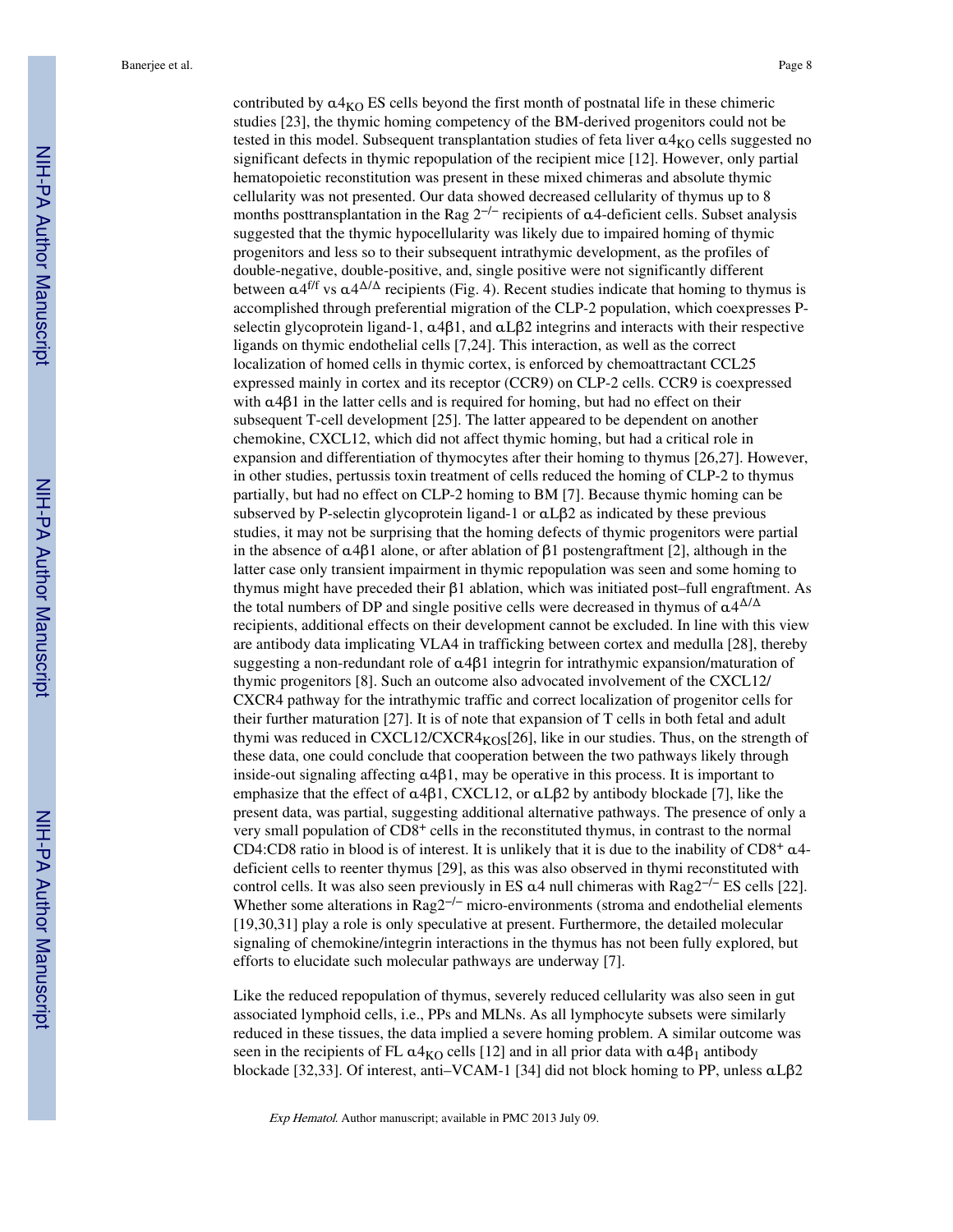was also blocked [34]. Because homing to PPs is mainly dependent on α4β7/ MadCAM-1 pathway (and most of the adult CD3<sup>+</sup> cells in these tissues are negative for  $\beta_1$  integrin), this was not an unexpected finding. However, PPs were reported to be normal in  $\beta$ 7 <sub>KOS</sub> and were normal in number (but of smaller size) in  $\beta_1/\beta_7$  doubly-deficient mice [2]. Because the total cellularity was not assessed in the previous study with FL  $\alpha$ 4 <sub>KO</sub> cells [12] or in β1/β7 double KOS, differences may be explained on methodological or technical grounds. The presence of VCAM-1+ and ICAM-1+ stroma was deemed important for PP organogenesis [35] and for colonization by CD4+/CD3− cells, a unique subset of cells expressing both α4β1 and α4β7 integrins [36]. Also of interest, MLNs provide a supportive function for DP cells, as the only such site outside thymus [37]. The presence of CCL25 in the stromal cells of both tissues may be mediating this effect. Thus, our data suggest that similar  $\alpha$ 4 integrindependent interactions with stromal tissue cells seem to play major roles both for homing and intrathymic development of T lymphocytes and for colonization of mucosal tissues by T-lymphoid cells.

Cellularity of all tested peripheral lymph nodes, as well as that of spleen, was similar to one found in animals repopulated with control cells (Fig. 2). Likewise, no abnormalities have been reported in these tissues in any of the other models [2,12]. Nevertheless, certain abnormalities in the functional properties of mature lymphoid cells were found here and are of interest. There was a decrease in initial IgM response after immunization and antibodyspecific IgE responses  $\alpha 4^{\Delta/\Delta}$  cells compared to ones with  $\alpha 4^{\text{f/f}}$  (Fig. 5A). A similar impairment in initial B-cell responses was noted in VCAM-1–deficient mice and in mice with ablated  $β_1$ -integrin post-engraftment [2,38,39]. Furthermore, OVA-specific IgE response after induction of allergen (OVA)-dependent acute asthma was significantly impaired when α4-deficient mice were used [20]. All these concordant data suggest weakened interactions between T helper and B cells. Whether the reduced response reflects inadequate cell contact of B cells, or their subsequent expansion and stimulation is unclear, but is consistent with recent observations suggesting involvement and incorporation of α4β1 in the activation complex (pSMAC) during immune synapse formation between APCs and T cells [40]. An important mechanistic insight into the requirement of VLA4/VCAM-1 pathway for B-cell activation was recently presented. The interaction is mediated either by B-cell tethering to the target membrane and thereby facilitating BCR/antigen engagement, or by enhancing the level of B-cell signaling [41]. Thus, VCAM-1, expressed on the surface of target cells (follicular dendritic cells, vascular endothelium) may capture B cells through interaction with VLA4 and enhance a mature immune synapse formation and B-cell activation [41]. Nevertheless, we found no generalized attenuation of immune responses by α4-deficient cells. B-cell proliferation to lipopolysaccharide or anti-IgM in vitro was similar to controls, but different microenvironment-dependent responses in vivo cannot be excluded. Interferon responses of stimulated T cells were also of interest. Purified naïve CD4<sup>+</sup>CD62L<sup>+</sup>  $\alpha$ 4-deficient lymphocytes had similar IFN- $\gamma$  secretion, although freshly isolated splenic CD4<sup>+</sup>  $\alpha$ 4-deficient T cells produced less IFN- $\gamma$  (Fig. 5B). This conflicting result may be due to contamination of CD4+ expressing cells by other cells, such as NK T cells. If NK T cells are reduced in  $\alpha$ 4-deficient mice, then we might expect to observe a reduction in IFN-γ production from freshly isolated splenocytes. This reduction would not be seen when CD4<sup>+</sup>CD62L<sup>+</sup> cells were isolated, as NK T cells do not express CD62L. However, for definitive conclusions, further investigation is needed. Once stimulated, α4 deficient T cells turned into IFN- $\gamma$  hyper-producing cells (Fig. 5B), due to an increase in the number and proliferation of antigen-specific cells retained in the spleen. In addition to lack of migration out of the spleen, this result could also reflect a bias of  $\alpha$ 4-deficient lymphocytes toward Th1 responses with secondary suppression of Th2 responses. Failure to induce allergen-dependent acute asthma in our α4-deficient mice was primarily due to the inability of  $\alpha$ 4<sup> $\Delta/\Delta$ </sup> lymphocyte migration to lung as well as to airways, but Th2-dependent responses in these mice were also reduced [20]. In this context, it is of interest that miR-155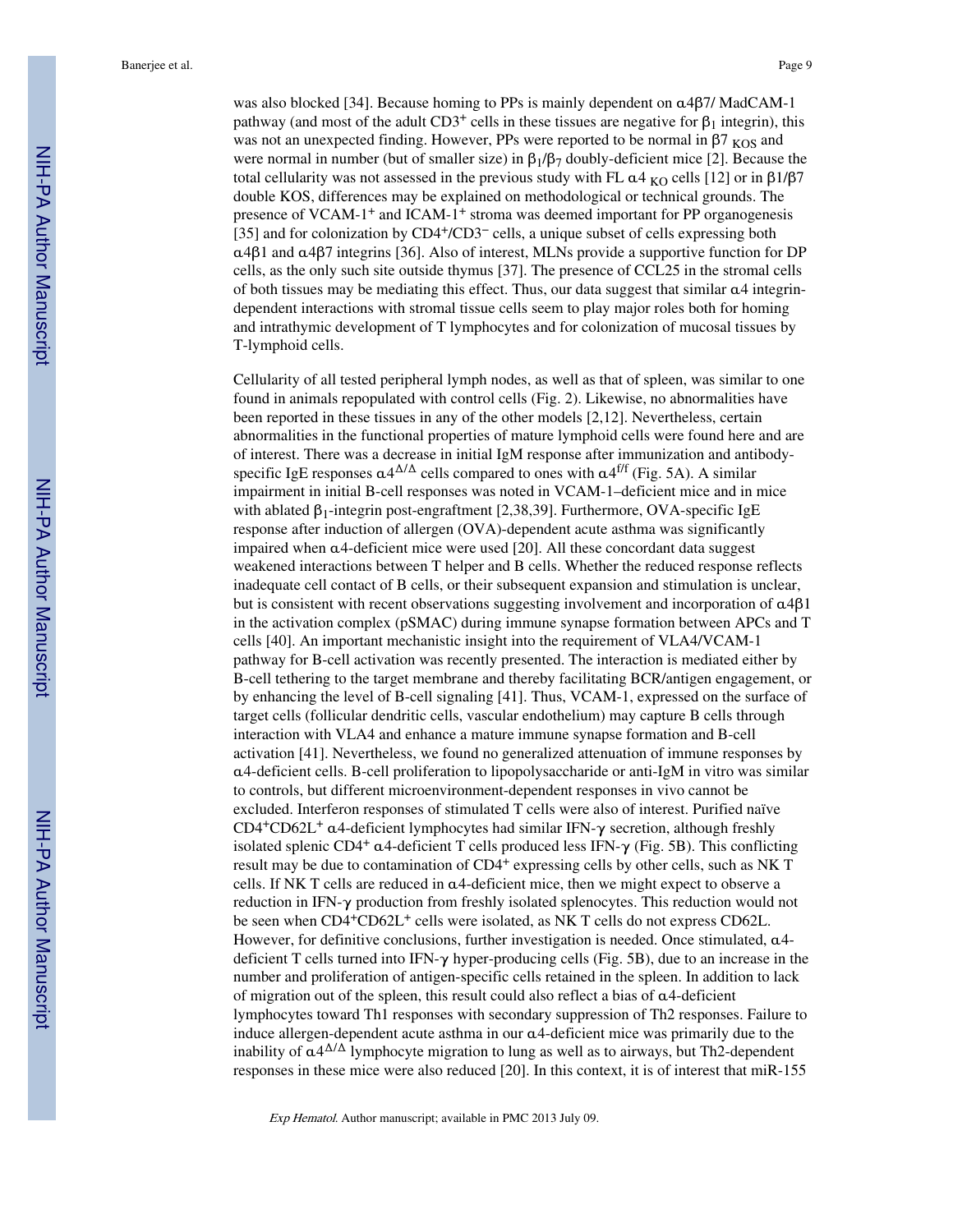was found to be critically involved in the in vivo immune response by exerting its function at the level of cytokine production, i.e., less IFN-γ but more IL-4, favoring Th2 differentiation [42]. Future studies may shed more light on this issue. In summary, the data presented herein amplify and fine tune previous observations on the role of α4 integrins in the repopulation of lymphoid organs, by securing its role in homing to thymus and gut lymphoid tissue and by strengthening previous evidence of attenuated B-cell responses by α4-deficient cells.

# **Supplementary Material**

Refer to Web version on PubMed Central for supplementary material.

#### **Acknowledgments**

This work was supported by the National Institutes of Health (grant HL46557) to T.P.

#### **References**

- 1. Luster AD, Alon R, von Andrian UH. Immune cell migration in inflammation: present and future therapeutic targets. Nat Immunol. 2005; 6:1182–1190. [PubMed: 16369557]
- 2. Brakebusch C, Bouvard D, Stanchi F, Sakai T, Fassler R. Integrins in invasive growth. J Clin Invest. 2002; 109:999–1006. [PubMed: 11956235]
- 3. Hynes RO. Integrins: bidirectional, allosteric signaling machines. Cell. 2002; 110:673–687. [PubMed: 12297042]
- 4. Berlin C, Berg EL, Briskin MJ, et al. Alpha4beta7 integrin mediates lymphocyte binding to the mucosal vascular addressin MAdCAM-1. Cell. 1993; 74:185–195. [PubMed: 7687523]
- 5. Rose DM. The role of the alpha4 integrin-paxillin interaction in regulating leukocyte trafficking. Exp Mol Med. 2006; 38:191–195. [PubMed: 16819276]
- 6. Mora JR, von Andrian UH. T-cell homing specificity and plasticity: new concepts and future challenges. Trends Immunol. 2006; 27:235–243. [PubMed: 16580261]
- 7. Scimone ML, Aifantis I, Apostolou I, von Boehmer H, von Andrian UH. A multistep adhesion cascade for lymphoid progenitor cell homing to the thymus. PNAS. 2006; 103:7006–7011. [PubMed: 16641096]
- 8. Schmeissner PJ, Xie H, Smilenov LB, Shu F, Marcantonio EE. Integrin functions play a key role in the differentiation of thymocytes in vivo. J Immunol. 2001; 67:3715–3724. [PubMed: 11564787]
- 9. Halin C, Scimone ML, Bonasio R, et al. The S1P-analog FTY720 differentially modulates T-cell homing via HEV: T-cell-expressed S1P1 amplifies integrin activation in peripheral lymph nodes but not in Peyer patches. Blood. 2005; 106:1314–1322. [PubMed: 15870184]
- 10. Arroyo AG, Yang JT, Rayburn H, Hynes RO. Differential requirements for alpha4 integrins during fetal and adult hematopoiesis. Cell. 1996; 85:997–1108. [PubMed: 8674127]
- 11. Bell E, Sparshott S, Ager A. Migration pathways of CD4 T cell subsets in vivo: the CD45RCsubset enters the thymus via alpha 4 in-tegrin-VCAM-1 interaction. Int Immunol. 1995; 7:1861– 1871. [PubMed: 8580084]
- 12. Gribi R, Hook L, Ure J, Medvinsky A. The differentiation program of embryonic definitive hematopoietic stem cells is largely alpha4 integrin independent. Blood. 2006; 108:501–509. [PubMed: 16551970]
- 13. Bungartz G, Stiller S, Bauer M, et al. Adult murine hematopoiesis can proceed without beta1 and beta7 integrins. Blood. 2006; 108:1857–1864. [PubMed: 16735603]
- 14. Scott L, Priestley GV, Papayannopoulou T. Deletion of alpha4 integrins from adult hematopoietic cells reveals roles in homeostasis, regeneration, and homing. Mol Cell Biol. 2003; 23:9349–9360. [PubMed: 14645544]
- 15. Priestley GV, Scott LM, Ulyanova T, Papayannopoulou T. Lack of alpha4 integrin expression in stem cells restricts competitive function and self-renewal activity. Blood. 2006; 107:2959–2967. [PubMed: 16357327]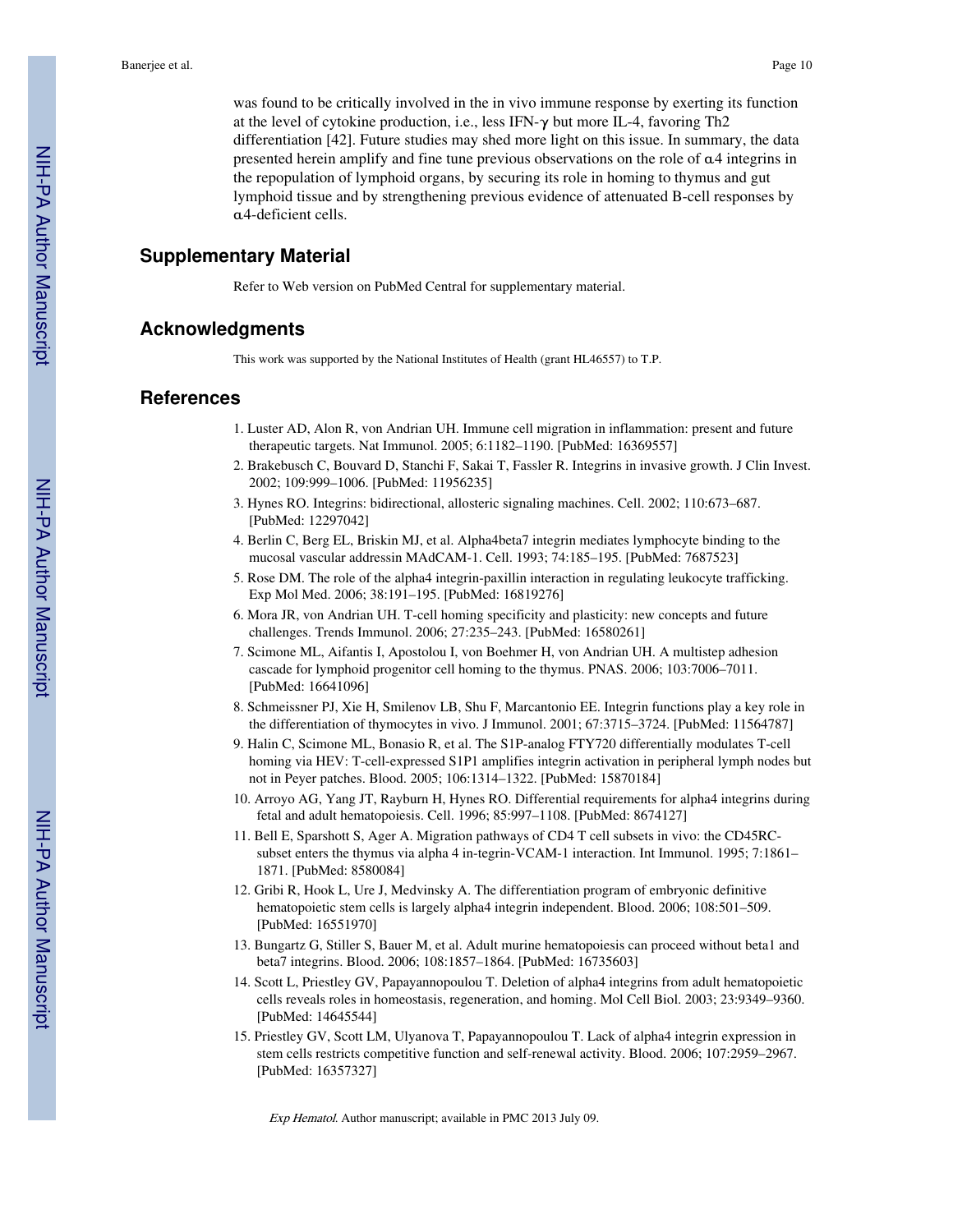- 16. Priestley GV, Ulyanova T, Papayannopoulou T. Sustained alterations in biodistribution of stem/ progenitor cells in Tie2cre+ alpha4f/f mice are hematopoietic cell autonomous. Blood. 2007; 109:109–111. [PubMed: 16931623]
- 17. Ulyanova T, Scott L, Priestley G, et al. VCAM-1 expression in adult hematopoietic and nonhematopoietic cells is controlled by tissue-inductive signals and reflects their developmental origin. Blood. 2005; 106:86–94. [PubMed: 15769895]
- 18. McAdam AJ, Greenwald RJ, Levin MA, et al. ICOS is critical for CD40-mediated antibody class switching. Nature. 2001; 409:102–105. [PubMed: 11343122]
- 19. Prockop SE, Petrie HT. Regulation of thymus size by competition for stromal niches among early t cell progenitors. J Immunol. 2004; 173:1604–1611. [PubMed: 15265888]
- 20. Banerjee ER, Jiang Y, Henderson JWR, Scott LM, Papayannopoulou T. alpha4 and beta2 integrins have nonredundant roles for asthma development, but for optimal allergen sensitization only alpha4 is critical. Exp Hematol. 2007; 35:605–617. [PubMed: 17379071]
- 21. Issekutz T. Inhibition of in vivo lymphocyte migration to inflammation and homing to lymphoid tissues by the TA-2 monoclonal antibody. A likely role for VLA-4 in vivo. J Immunol. 1991; 147:4178–4184. [PubMed: 1753094]
- 22. Arroyo AG, Taverna D, Whittaker CA, et al. In vivo roles of integrins during leukocyte development and traffic: insights from the analysis of mice chimeric for alpha<sub>5</sub>, alpha<sub>y</sub>, and alpha<sub>4</sub> integrins. J Immunol. 2000; 165:4667–4675. [PubMed: 11035110]
- 23. Arroyo AG, Yang JT, Rayburn H, Hynes RO. Alpha4 integrins regulate the proliferation/ differentiation balance of multilineage hematopoietic progenitors in vivo. Immunity. 1999; 11:555. [PubMed: 10591181]
- 24. Rossi FMV, Corbel SY, Merzaban JS, et al. Recruitment of adult thymic progenitors is regulated by P-selectin and its ligand PSGL-1. Nat Immunol. 2005; 6:626–634. [PubMed: 15880112]
- 25. Parmo-Cabanas M, Garcia-Bernal D, Garcia-Verdugo R, Kremer L, Marquez G, Teixido J. Intracellular signaling required for CCL25-stimulated T cell adhesion mediated by the integrin alpha4 beta1. J Leukoc Biol. 2007; 82:380–391. [PubMed: 17510295]
- 26. Ara T, Itoi M, Kawabata K, et al. A role of CXC chemokine ligand 12/stromal cell-derived factor-1/pre-B cell growth stimulating factor and its receptor CXCR4 in fetal and adult T cell development in vivo. J Immunol. 2003; 170:4649–4655. [PubMed: 12707343]
- 27. Plotkin J, Prockop SE, Lepique A, Petrie HT. Critical role for CXCR4 signaling in progenitor localization and Tcell differentiation in the postnatal thymus. J Immunol. 2003; 171:4521–4527. [PubMed: 14568925]
- 28. Crisa L, Cirulli V, Ellisman MH, et al. Cell adhesion and migration are regulated at distinct stages of thymic T cell development: the roles of fibronectin, VLA4, and VLA5. J Exp Med. 1996; 184:215–228. [PubMed: 8691136]
- 29. Sitnicka E, Buza-Vidas N, Ahlenius H, et al. Critical role of FLT3 ligand in IL-7 receptorindependent T lymphopoiesis and regulation of lymphoid-primed multipotent progenitors. Blood. 2007; 110:2955–2964. [PubMed: 17540845]
- 30. Boyd RL, Tucek CL, Godfrey DI, et al. The thymic microenvironment. Immunol Today. 1993; 14:445–459. [PubMed: 8216723]
- 31. van Ewijk W, Shores EW, Singer A. Crosstalk in the mouse thymus. Immunol Today. 1994; 15:214–217. [PubMed: 8024681]
- 32. Hamann A, Andrew DP, Jablonski-Westrich D, Holzmann B, Butcher EC. Role of alpha 4 integrins in lymphocyte homing to mucosal tissues in vivo. J Immunol. 1994; 152:3282–3293. [PubMed: 7511642]
- 33. Xu B, Wagner N, Pham LN, et al. Lymphocyte homing to bronchus-associated lymphoid tissue (BALT) is mediated by L-selectin/PNAd, alpha4beta1 integrin/VCAM-1, and LFA-1 adhesion pathways. J Exp Med. 2003; 197:1255–1267. [PubMed: 12756264]
- 34. Berlin-Rufenach C, Otto F, Mathies M, et al. Lymphocyte migration in lymphocyte functionassociated antigen (LFA)-1-deficient mice. J Exp Med. 1999; 189:1467–1478. [PubMed: 10224287]
- 35. Finke D, Kraehenbuhl JP. Formation of Peyer's Patches. Curr Opin Genet Dev. 2001; 11:561–567. [PubMed: 11532399]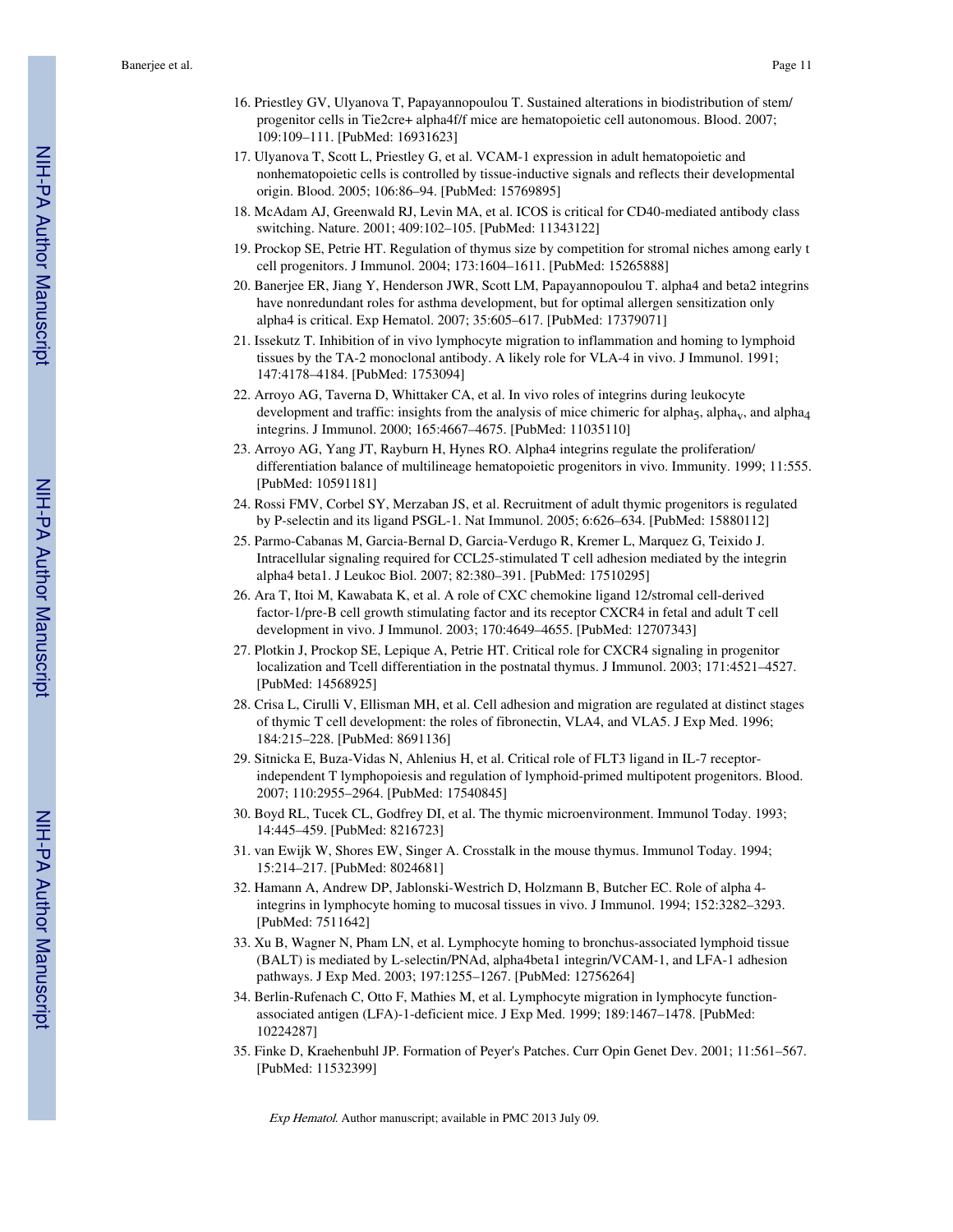- 36. Finke D, Acha-Orbea H, Mattis A, Lipp M, Kraehenbuhl JP. CD4+CD3- cells induce Peyer's Patch development: role of alpha4-beta1 integrin activation by CXCR5. Immunity. 2002; 17:363–373. [PubMed: 12354388]
- 37. Maillard I, Schwarz BA, Sambandam A, et al. Notch-dependent T-lineage commitment occurs at extrathymic sites following bone marrow transplantation. Blood. 2006; 107:3511–3519. [PubMed: 16397133]
- 38. Koni PA, Joshi SK, Temann UA, Olson D, Burkly L, Flavell RA. Conditional vascular cell adhesion molecule 1 deletion in mice: impaired lymphocyte migration to bone marrow. J Exp Med. 2001; 193:741–754. [PubMed: 11257140]
- 39. Leuker CE, Labow M, Muller W, Wagner N. Neonatally induced inactivation of the vascular cell adhesion molecule 1 gene impairs B cell localization and T cell-dependent humoral immune response. J Exp Med. 2001; 193:755–768. [PubMed: 11257141]
- 40. Barreiro O, de la Fuente H, Mittelbrunn M, Sanchez-Madrid F. Functional insights on the polarized redistribution of leukocyte integrins and their ligands during leukocyte migration and immune interactions. Immunol Rev. 2007; 218:147–164. [PubMed: 17624951]
- 41. Carrasco YR, Batista FD. B-cell activation by membrane-bound antigens is facilitated by the interaction of VLA-4 with VCAM-1. EMBO J. 2006; 25:889–899. [PubMed: 16456548]
- 42. Thai TH, Calado DP, Casola S, et al. Regulation of the germinal center response by microRNA-155. Science. 2007; 316:604–608. [PubMed: 17463289]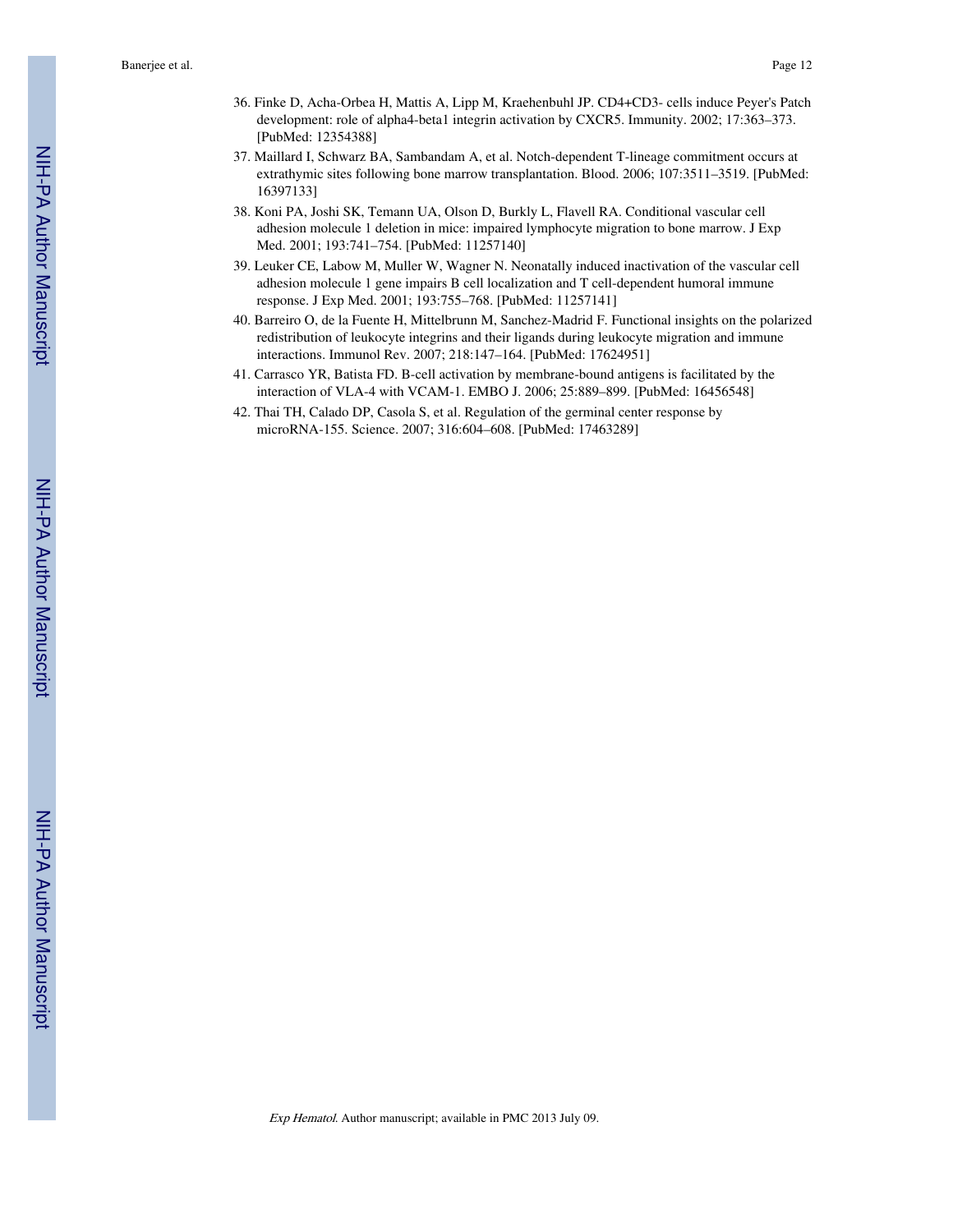

#### **Figure 1.**

Rag 2<sup>-/-</sup> recipient reconstitution by  $\alpha$ 4<sup>f/f</sup> or  $\alpha$ 4<sup> $\Delta/\Delta$ </sup> donor cells at 8 weeks after transplantation. Note the donor (CD45.2) reconstitution in  $(A)$  and that residual GR-1<sup>+</sup>/ CD45.1<sup>+</sup> host cells are present in recipients of  $\alpha 4^{\Delta/\Delta}$  cells (**B**).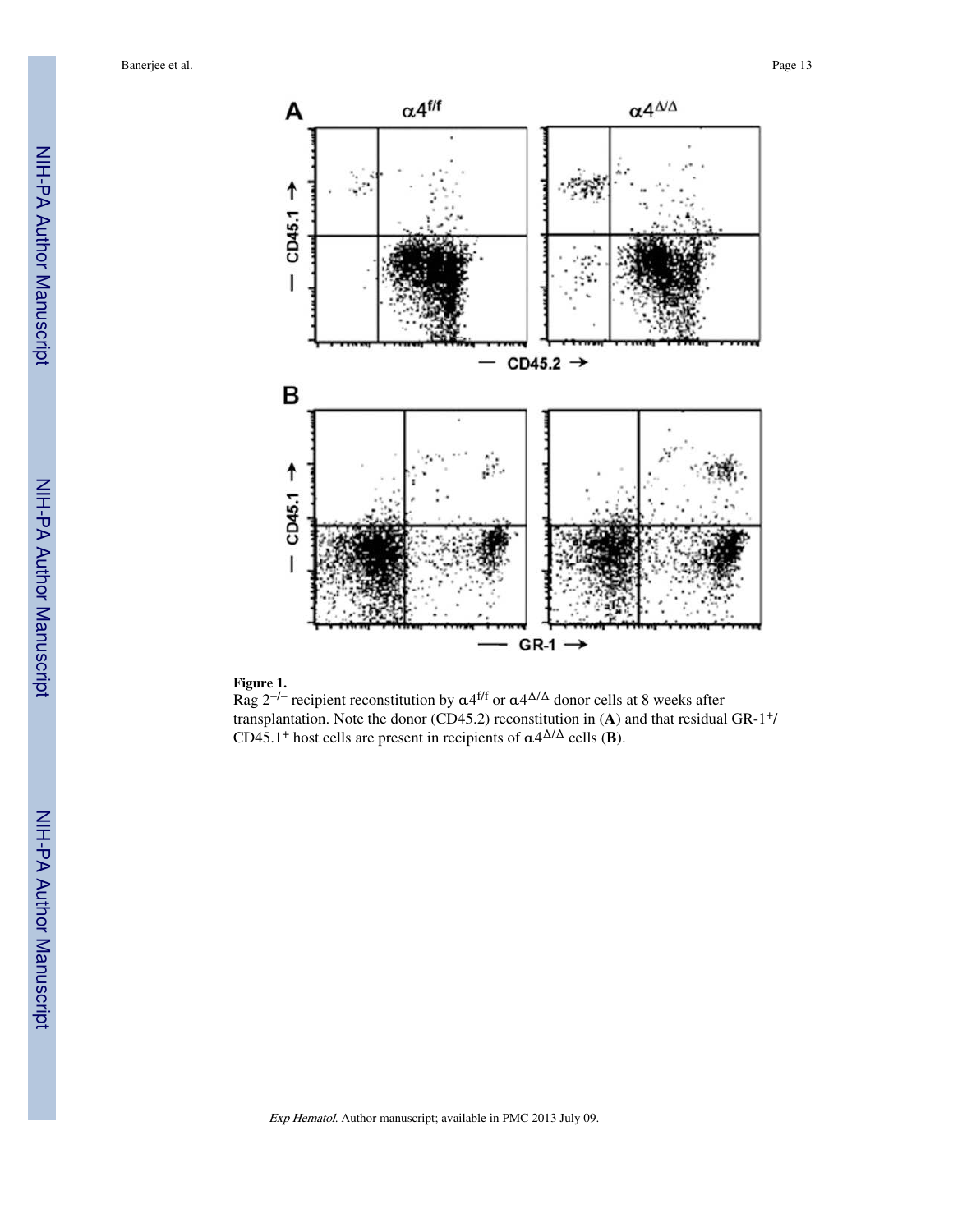

#### **Figure 2.**

Cell numbers recovered from different tissues at 6 and 8 months posttransplantation. BM = bone marrow CLN = cervical lymph nodes; LNI = inguinal lymph nodes; LNX = axillary lymph nodes; MLN = mesenteric lymph nodes; PB = peripheral blood; PP = Peyer's Patches; Thy = thymus. Baseline: refers to nucleated cell counts in nontransplanted Rag2<sup>−/−</sup> mice.  $* p < 0.05$ .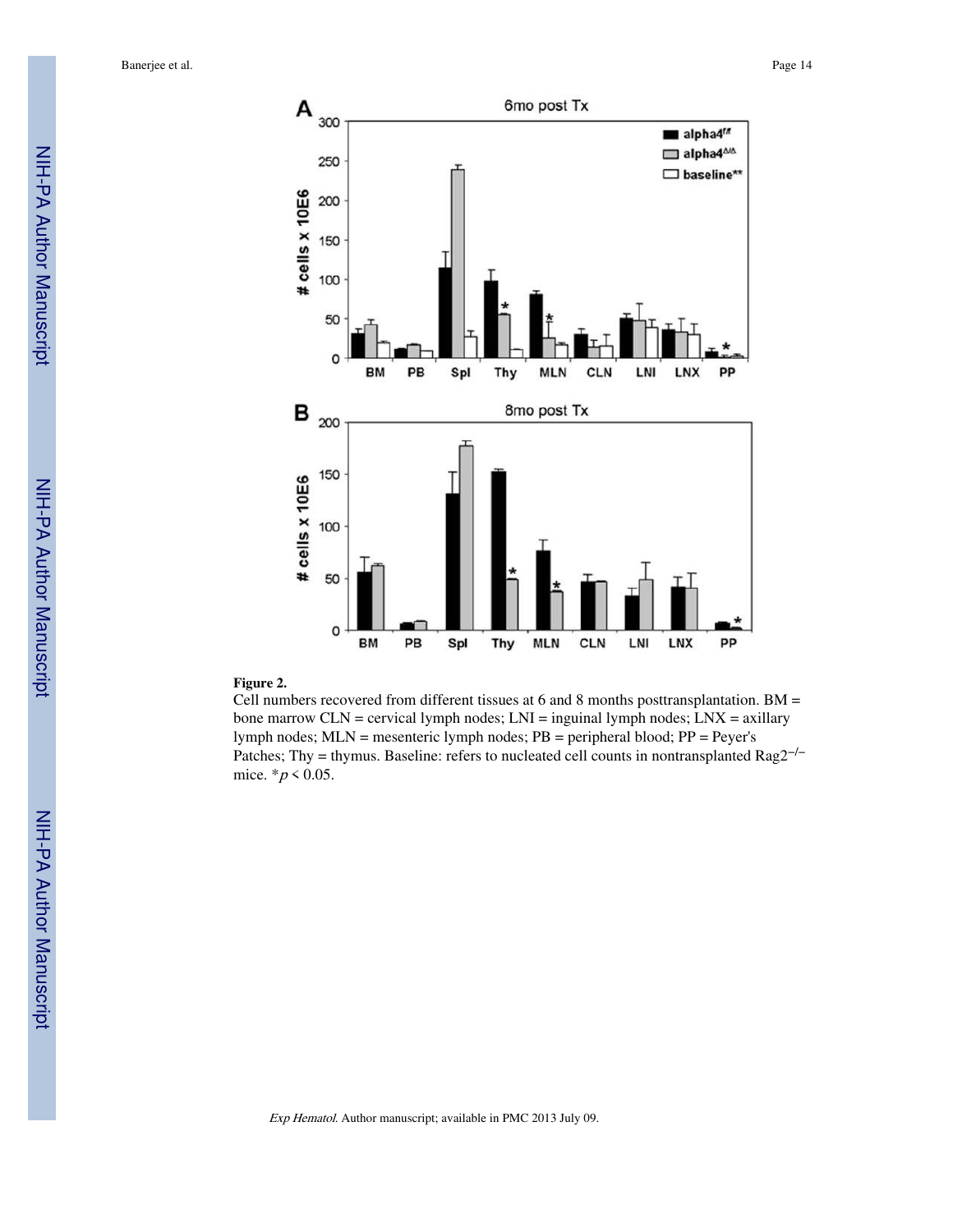

#### **Figure 3.**

Number of progenitor cells in bone marrow (BM), peripheral blood (PB), and spleen in Rag  $2^{-/-}$  recipients of α4<sup>f/f</sup> or α4<sup>Δ/Δ</sup> cells at 6 months posttransplantation. Burst-forming erythroid, colony-forming unit (CFU) granulocyte-macrophage, CFU-Mix present are pooled and shown as CFU-C. No significant differences in proportions of different types of progenitors are seen.  $p < 0.05$ .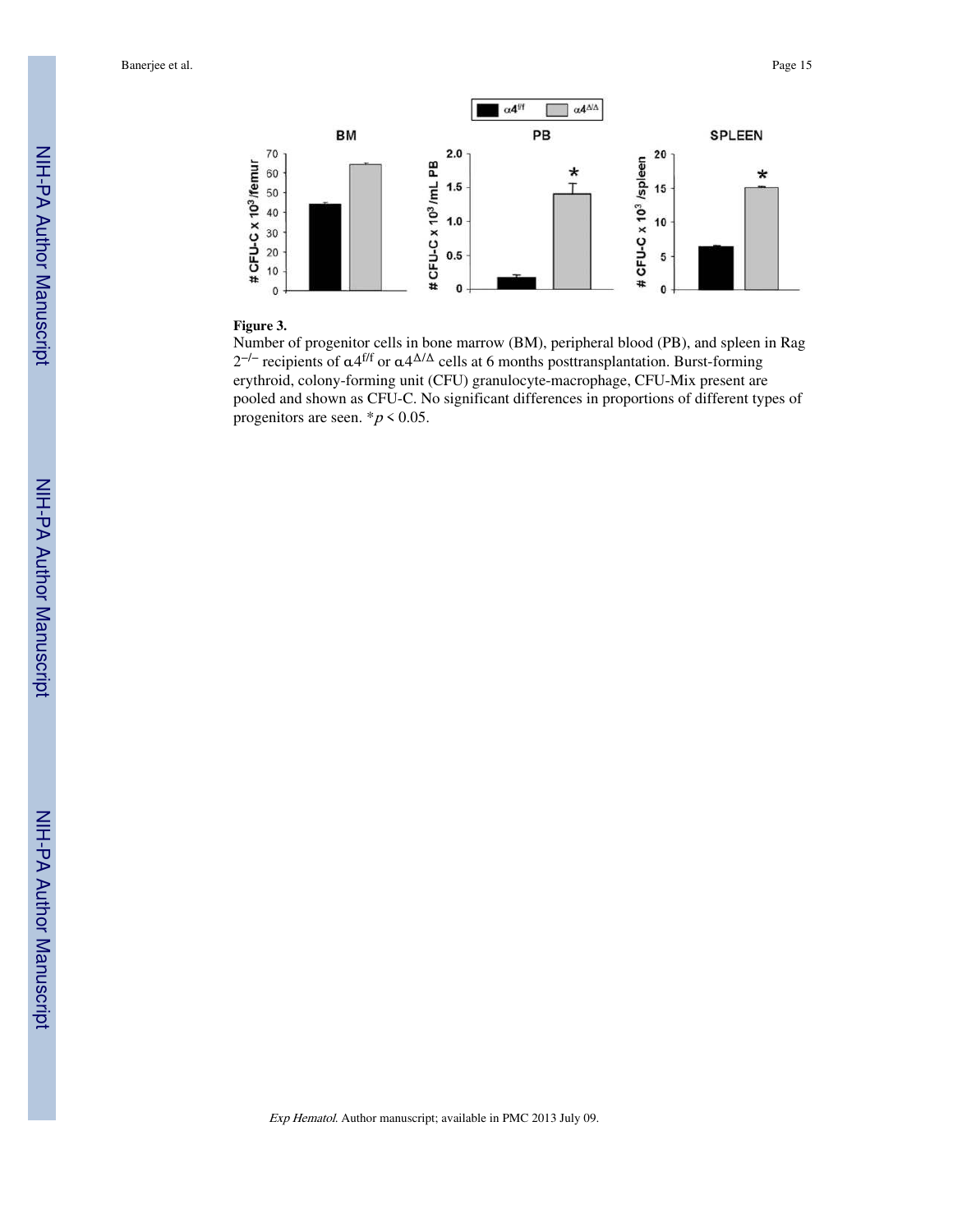

#### **Figure 4.**

Fluorescein-activated cell-sorting analyses of cells from thymi of donor  $(\alpha 4^{\Delta/\Delta}, \alpha 4^{\text{ff}})$ compared to recipient mice (of  $\alpha$ 4<sup> $\Delta/\Delta$ </sup> cells,  $\alpha$ 4<sup>f/f</sup> cells) at 6 months posttransplantation. Note the low abundance of CD4<sup>+</sup>, CD8<sup>+</sup>, or double-negative populations and high numbers of double-positive cells in all recipient (Rag2<sup>−/−</sup>) mice, indicating suboptimal reconstitution of thymus in transplanted Rag2−/− mice.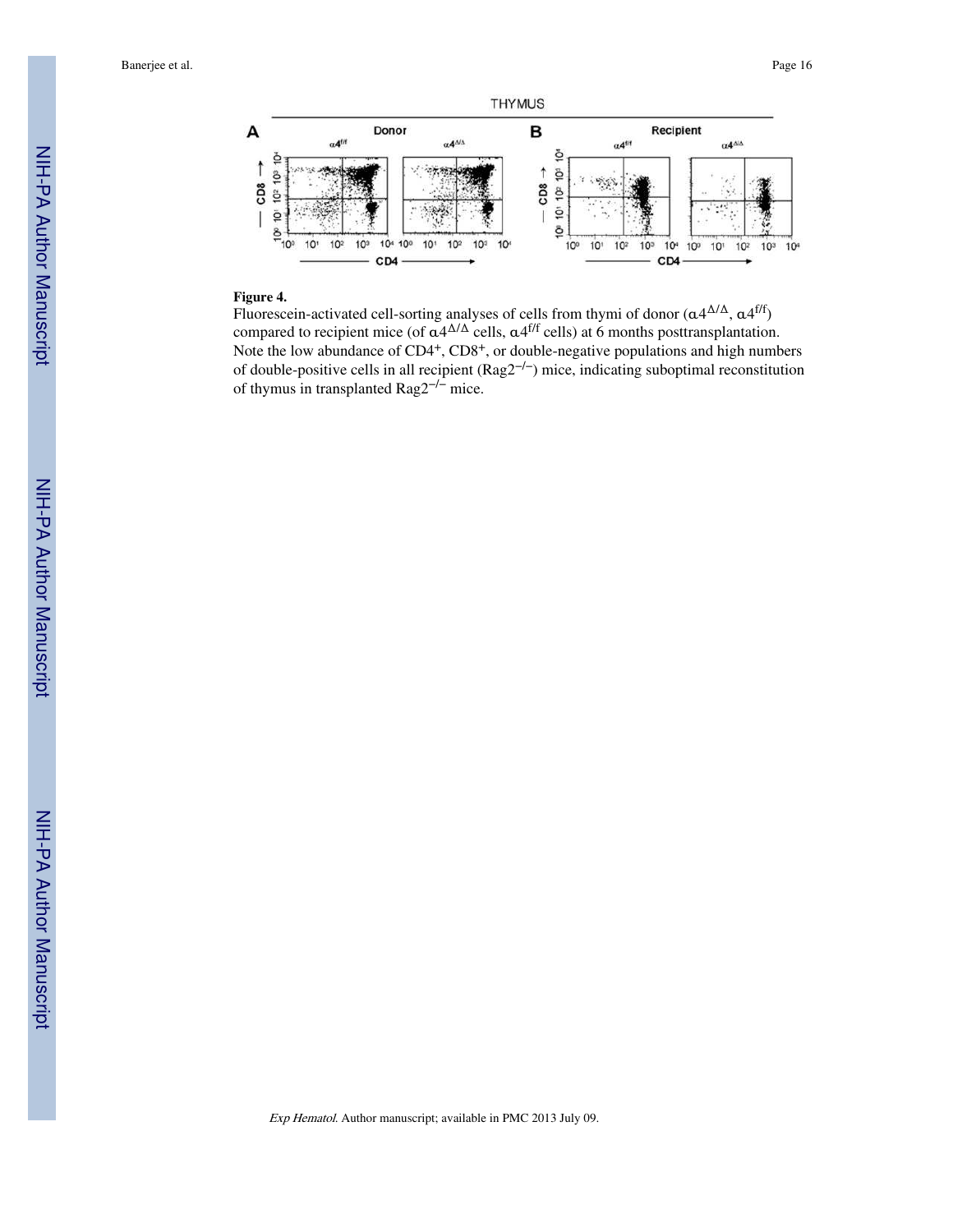

#### **Figure 5.**

Functional responses of B and T cells in recipients of α4 f/f or α4 <sup>Δ</sup>/Δ donor cells. (**A**) Trinitrophenyl ovalbumin (TNP-OVA)–specific immunoglobulins in response to in vivo stimulation by TNP-OVA in recipients of  $\alpha$ 4<sup>f/f</sup> or  $\alpha$ 4<sup> $\Delta/\Delta$ </sup> donor cells. (**B**) Left panel: Interferon-γ (IFN-γ) production by freshly isolated CD4<sup>+</sup> T cells from recipients of  $\alpha$ 4<sup>f/f</sup> or  $\alpha$ 4<sup> $\Delta/\Delta$ </sup> donor cells stimulated with anti-CD3 and anti-CD28. Middle panel:  $\alpha$ 4<sup>f/f</sup> or  $\alpha$ 4 $\Delta/\Delta$ mice were immunized with OVA and 7 days later, CD4<sup>+</sup> T cells were isolated from spleen, restimulated with anti-CD3 and anti-CD28, then IFN-γ production measured. Right panel: Mice were stimulated with OVA and 7 days later, splenocytes were restimulated with OVA, then IFN-γ production measured. (**C**) CD4+CD25− naïve cells were sorted and tested under Th1 conditions: anti-CD3/anti-CD28/anti-IL-4/IFN-γ or under Th2 conditions: anti-CD3/ anti-CD28/anti-IFN-γ/IL-4, cultured for 7 days with IL-2 and restimulated with phorbol myristate acetate/ionomycin. Cytokines were detected by intracellular staining. Numbers above the upper right quadrant indicate the % of CD4<sup>+</sup> T cells producing each cytokine. \*p  $< 0.05$ .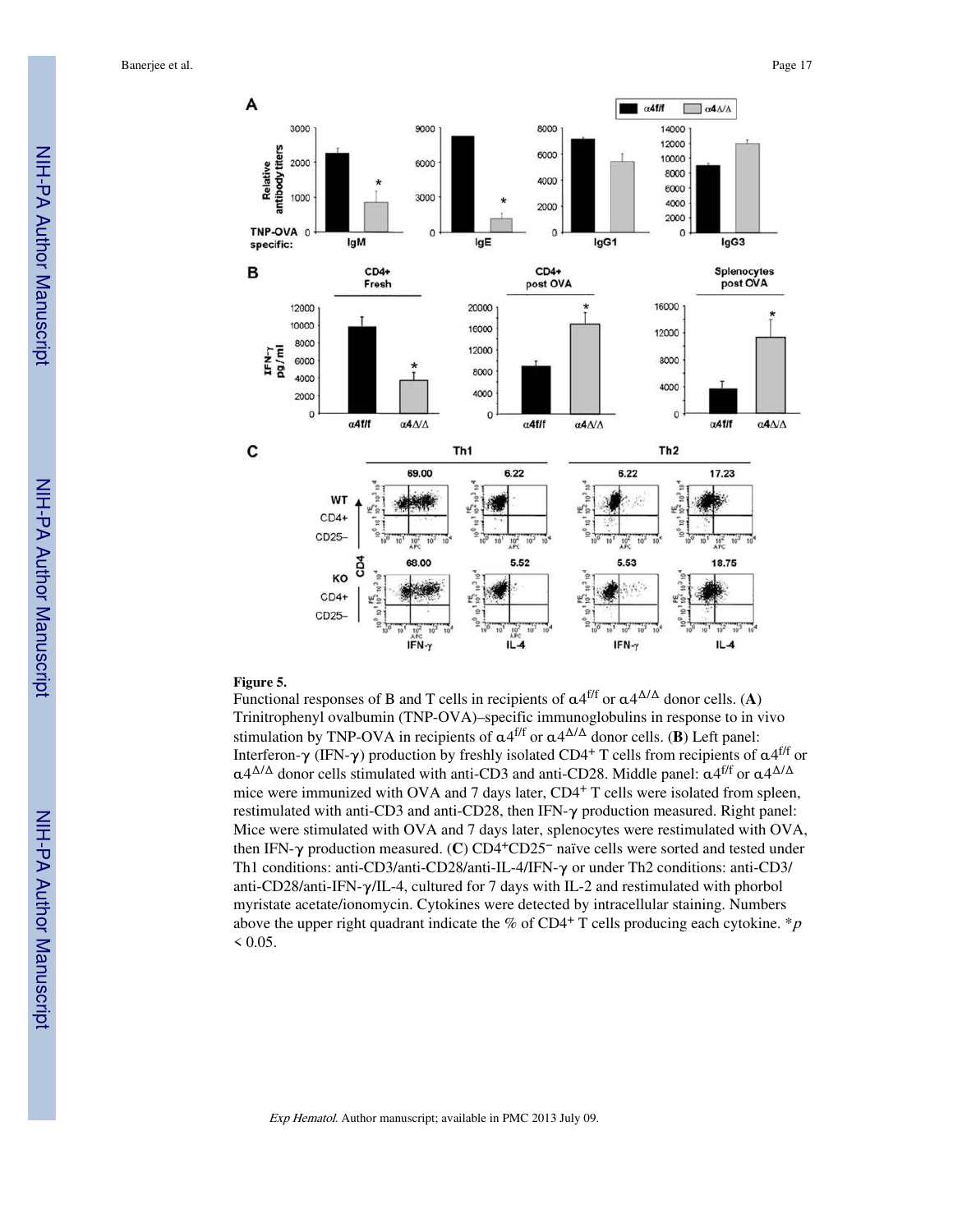|  |                                                |  | Table 1 |  |
|--|------------------------------------------------|--|---------|--|
|  | Peripheral blood 8 weeks after transplantation |  |         |  |

| Donor cell type       | $CD3^+($ % $a4^+)$    | B220 (% $a4^+$ )       | Gr-1 (% $a4^+$ )      |
|-----------------------|-----------------------|------------------------|-----------------------|
| a 4 <sup>f/f</sup>    | $28.3 \pm 3.4$ (99.7) | $45.5 \pm 32.5$ (96.3) | $27.2 \pm 3.1$ (97.8) |
| $0.4^{\Delta/\Delta}$ | $33.2 \pm 4.8$ (1.3)  | $45.0 \pm 2.8$ (1.6)   | $18.5 \pm 2.5$ (2.11) |

Values are percentages. Lymphoid and myeloid reconstitution at 8 weeks after transplantation.